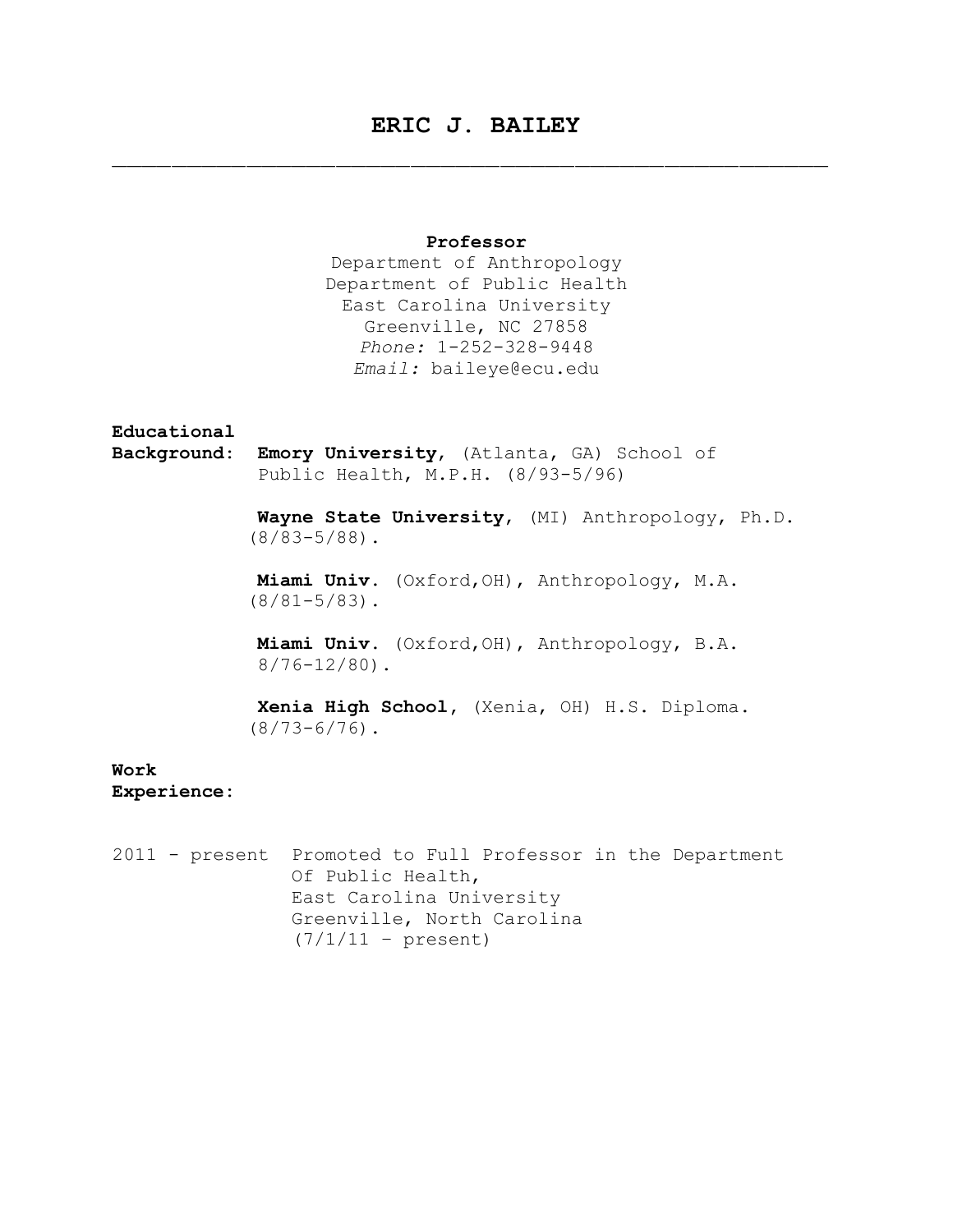- 2009 present Director of the Ethnic & Rural Health Disparities (ERHD) Graduate Certificate Online Program Department of Public Health East Carolina University Greenville, North Carolina (7/1/09 – present) 2008 – present Promoted to Full Professor in the Department of Anthropology, East Carolina University Greenville, North Carolina 7/1/08 – present) 2005 – Associate Professor in the Department of Anthropology Tenured East Carolina University Greenville, North Carolina (7/1/05 – present) 2004 – 2005 Director of the Urban Public Health Program and Associate Professor Charles R. Drew University of Medicine and Science Los Angeles, California (10/10/04 – 6/30/05) 2001-2004 Program Director and Health Scientist Administrator National Center on Minority Health & Health Disparities, National Institutes of Health Bethesda, Maryland (5/23/01 – 9/30/04)
- 1999-2001 Program Director and Health Scientist Administrator Comprehensive Minority Biomedical Branch National Cancer Institute, National Institutes of Health Bethesda, Maryland (5/23/99 – 5/20/01)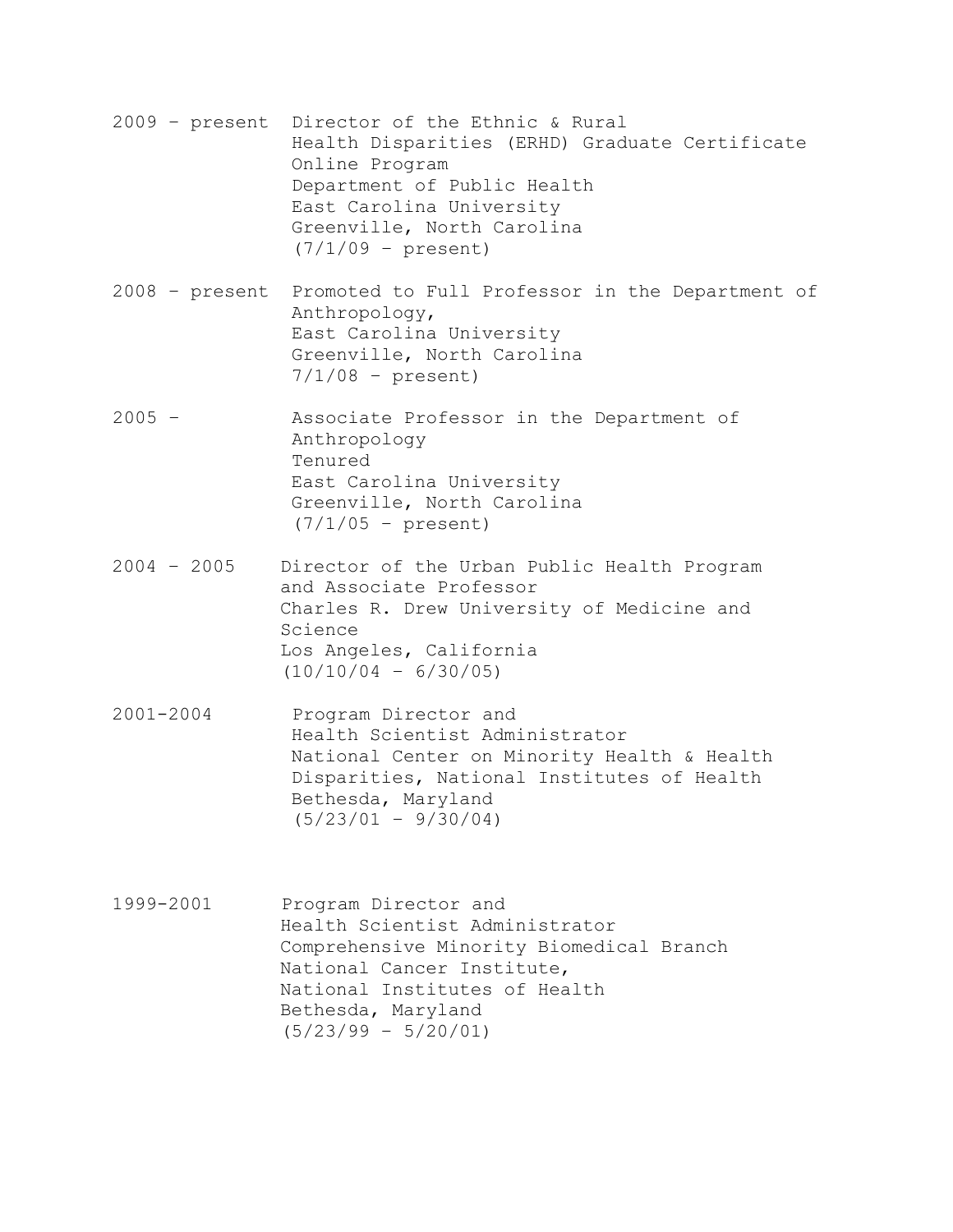- 1998-1999 Senior Research Associate University of Arkansas Medical Sciences Arkansas Cancer Research Center Little Rock, Arkansas 6/98-6/99)
- 1996-1998 Associate Professor of Anthropology Indiana University at Indianapolis Indianapolis, Indiana 8/96-5/98 – Tenured 5/97)
- 1995-1996 Assistant Professor of Anthropology Indiana University, Indianapolis. (8/95-5/96)
- 1994-1995 Assistant Professor of Anthropology Indiana University, Indianapolis. (8/93-7/95\* On leave)
- 1994-1995 Post-Doctoral Fellow, Emory University School of Public Health, Atlanta, Georgia (8/93-5/95)
- 1994-1995 Post-Doctoral Fellow, Center for Disease Control, Office of the Associate Director for Minority Health, Atlanta, Georgia (2/94-5/95)
- 1994-1995 Consultant to Indiana State Health Department, Office for Special Populations & Maternal & Child Health Services, Indianapolis, Indiana (9/1/94-8/31/95)
- 1993-1994 Assistant Professor of Anthropology Indiana University, Indianapolis. (8/93-5/95\* On leave)
- 1993-1994 Post-Doctoral Fellow, Emory University, School of Public Health Atlanta, Georgia  $(8/93 - 5/95)$ .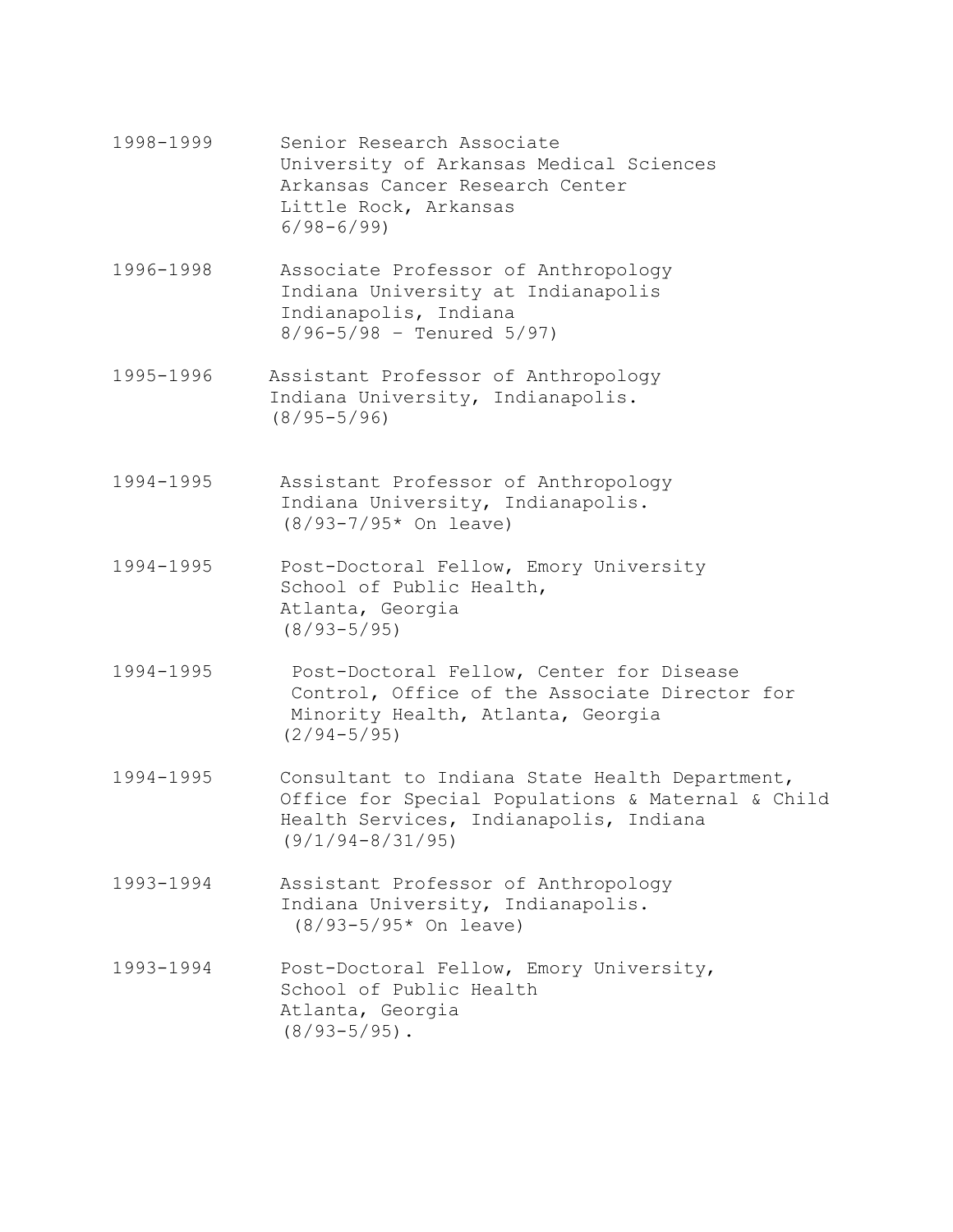- 1993-1994 PostDoc Fellow, Center for Disease Control, Tuberculosis Division Atlanta, Georgia  $(2/94-5/94)$ .
- 1993-1994 Consultant to Indiana State Health Department, Commissioners Office Indianapolis, Indiana (9/1/93-8/31/94).
- 1992-1993 Consultant to Indiana State Health Department Special Populations Division Indianapolis, Indiana (10/1/92-8/31/93).
- 1992-1993 Acting-Director of the Afro-American Studies Program, Indiana University Indianapolis, Indiana  $(8/92 - 5/93)$ .
- 1992 Consultant to Indiana State Health Department Chronic Disease Division Indianapolis, Indiana  $(5/92-12/92)$ .
- 1990-1993 Assistant Professor of Anthropology Indiana University at Indianapolis Indianapolis, Indiana (8/90-5/93).
- 1989-1990 Assistant Professor of Anthropology, University of Houston, Houston, Texas  $(8/89 - 5/90)$ .
- 1989 Teaching Fellow, Indiana University, Bloomington, Indiana (6/89-8/89).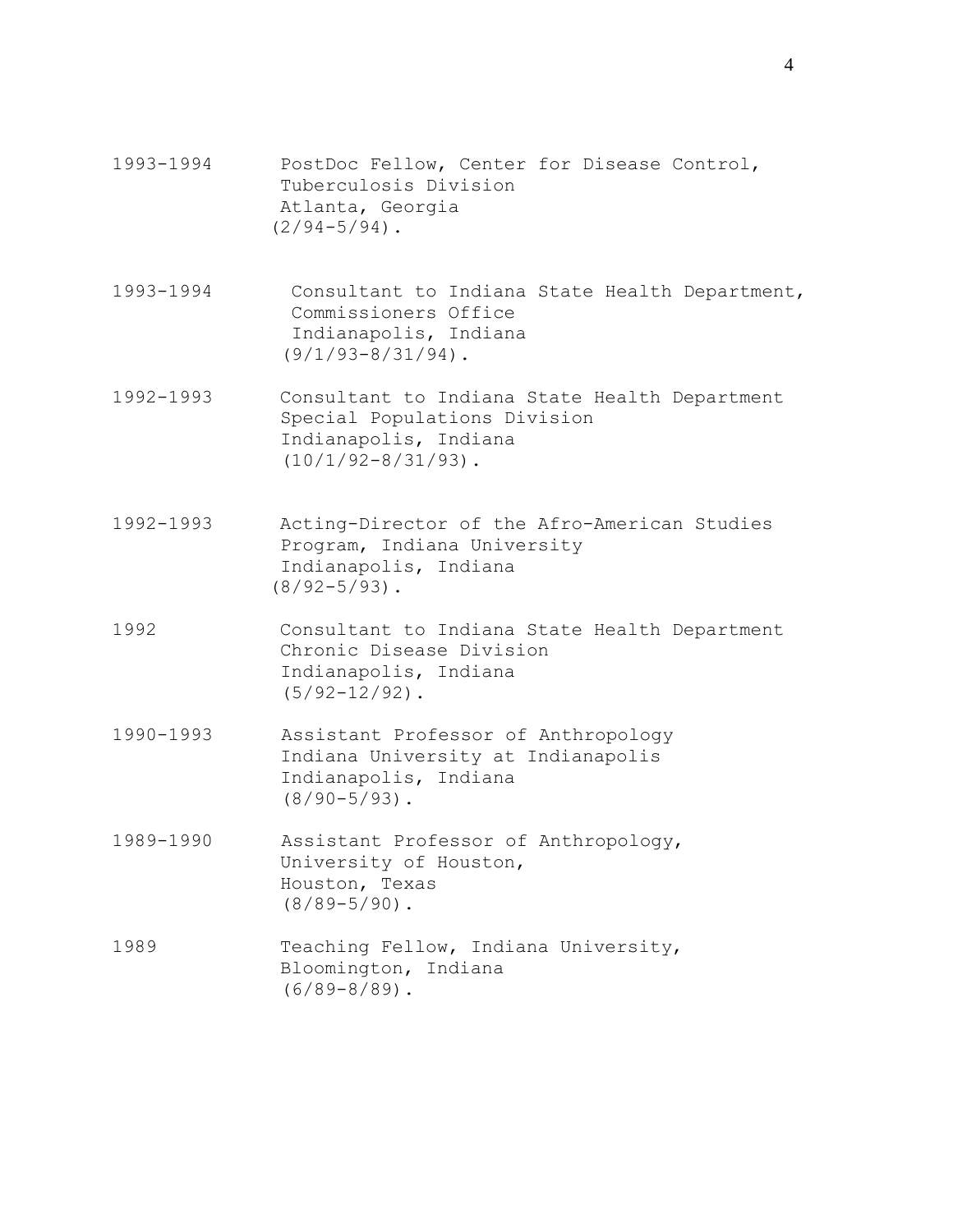- 1988-1989 Assistant Professor of Anthropology, University of Houston, Houston, Texas 8/88-5/89.
- 1987-1988 Graduate Fellow, Wayne State University, Detroit, Michigan  $(9/87-4/88)$ .

1987 Instructor in Department of Anthropology, Wayne State University, Detroit, Michigan (5/83-8/88).

### **Professional Skills:**

- 1.)Administer, monitor, and develop national public health initiatives for the general public and for specific underrepresented populations.
- 2.) Conduct needs assessment of multicultural and multiethnic communities;
- 3.) Develop and design culturally competent quantitative and qualitative questionnaires for ethnic communities;
- 4.) Identify gaps and barriers of seeking health care among ethnic populations;
- 5.) Evaluate the effectiveness of culturally-sensitive health education material;
- 6.) Provide technical assistance in developing health care programs;
- 7.) Conduct seminars and workshops on researching cultural and ethnic populations.
- 8.) Conduct behavioral research analyses.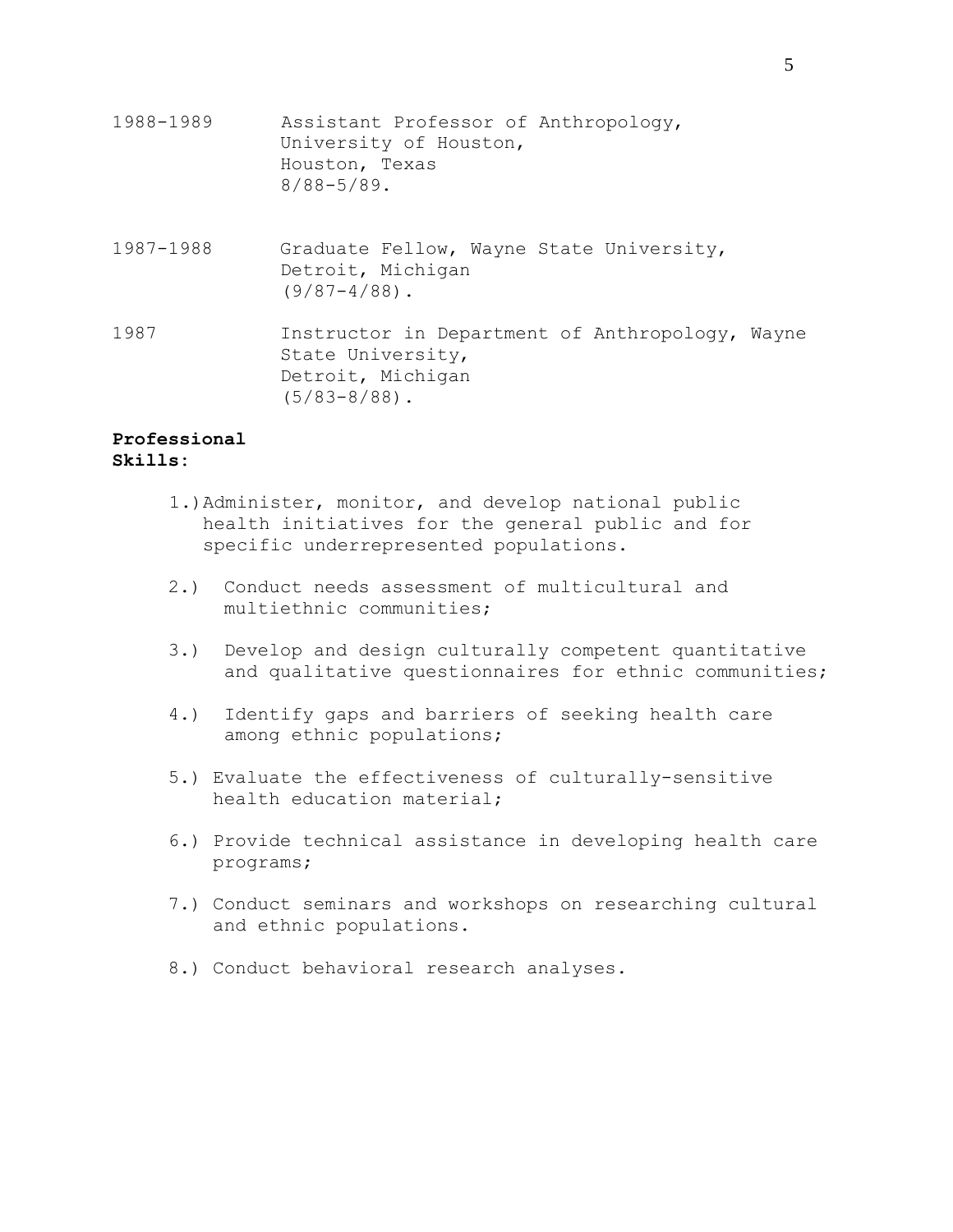### **Published Books**

- **\*2018 Race and Ethnic Relations on Campus: Understanding, Empowerment, and Solutions for College Students.** Santa Barbara, CA: ABC-Clio: Praeger Publishers Publication date: September 2018.
- **\*2013 The New Face of America: How the Emerging Multiracial, Multiethnic Majority is Changing the United States.** Santa Barbara, CA: Praeger Publishers, May 30,2013
- **\*2010 The Cultural Rights Movement: Fulfilling The Promise of Civil Rights for African Americans** (Published 2/09/2010: Praeger Publishers)
- **\*2008 Black America, Body Beautiful: How the African American Image is Changing Fashion, Fitness and Other Industries** Praeger Publishers.
- \***2006 Food Choice and Obesity in Black America: Creating a New Cultural Diet** Praeger Publishers

Book Reviews from the National Medical Association 3/07) Choice (12/06) Chicago Sun Times (8/06), Arizona Republic (5/06), SciTech Book News (9/06), PsychCritiques (10/06)

- **\*2002 Alternative Medicine and African American Health:** *Using Alternative Medicine to Prevent and Control Chronic Diseases* Greenwood Inc: Praeger Publishers August 2002)
- **\*2002 Medical Anthropology and African American Health** Bergin & Garvey (paperback)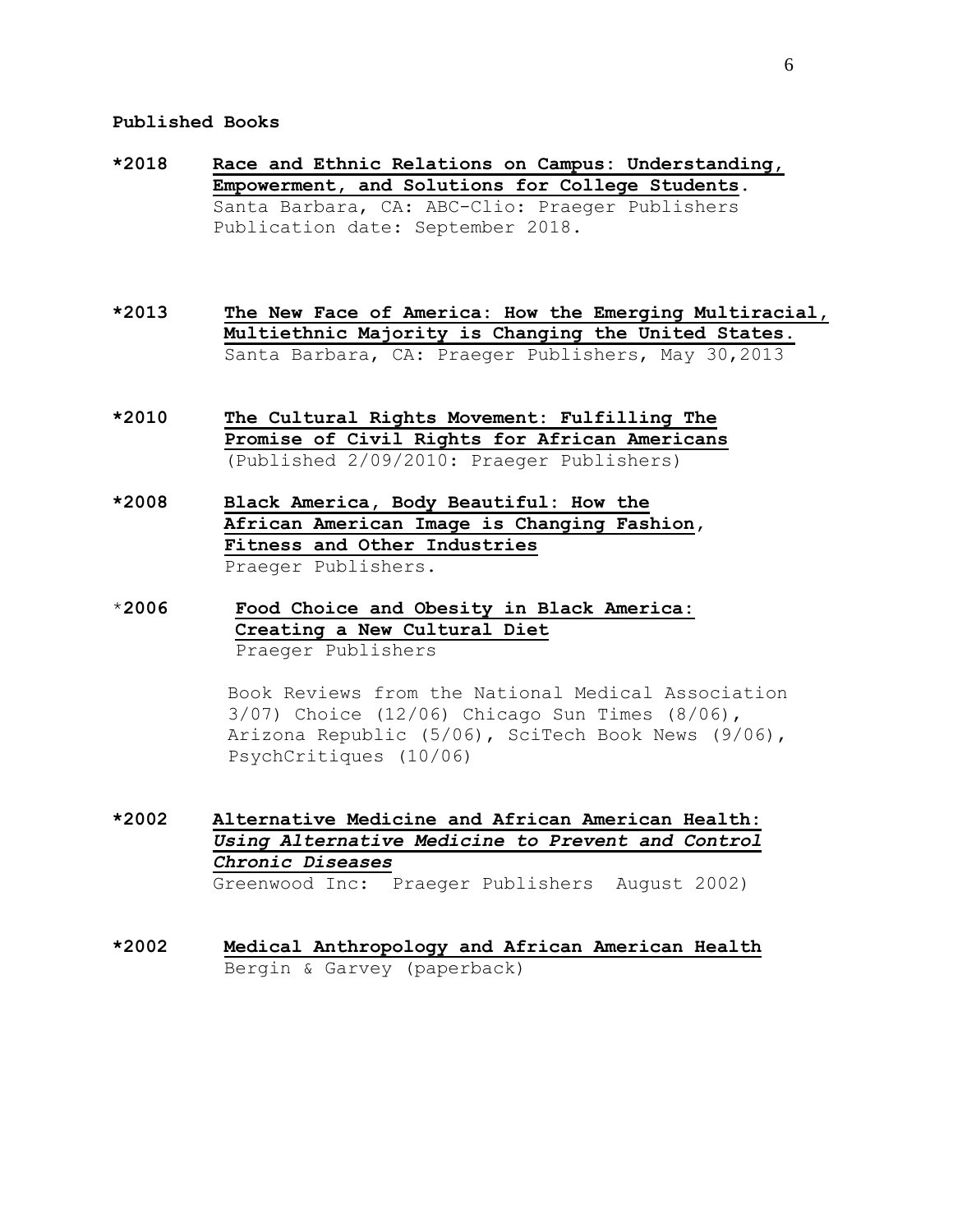- **\*2000 Medical Anthropology and African American Health** Bergin & Garvey (hardcover)
- **1991****Urban African American Health Care. New York:** University Press of America.

# **Published Book Chapters**

- 2004\* **"Complementary and Alternative Health Practices in the Black Community: Existing and Emergent Trends" in The Praeger Handbook of Black American Health (2nd Edition): Policies and Issues Behind Disparities in Health.** Editor Ivor Livingston. Praeger Publishers. Westport, CT: Pgs: 627—637.
- 2003\* "**African Americans" in the Encyclopedia of Medical Anthropology: Health and Illness in the World's Cultures. Volume I and II.** Editors - Carol R. Ember and Melvin Ember. New York: Kluwer Academic/Plenum Publishers. Published in conjunction with the Human Relations Area Files at Yale University. Pgs: 545—557.

# **Published Articles**

- 2021 "A Community Activist, A Cultural Anthropologist, and Archaeologist Walk into a Cemetery: Re-establishing Community Pride After a Jim Crow Atrocity." Journal of African Diaspora Archaeology and Heritage. [https://doi.org/10.1080/21619441.2021.1902185.](https://doi.org/10.1080/21619441.2021.1902185) Volume 9, 2020, Issue 3.Published online 08 Apr 2021.
- 2017 "Working at the National Institutes of Health: Developing a New Set of Cross-Over Skills as an Applied Medical Anthropologist" Practicing Anthropology. October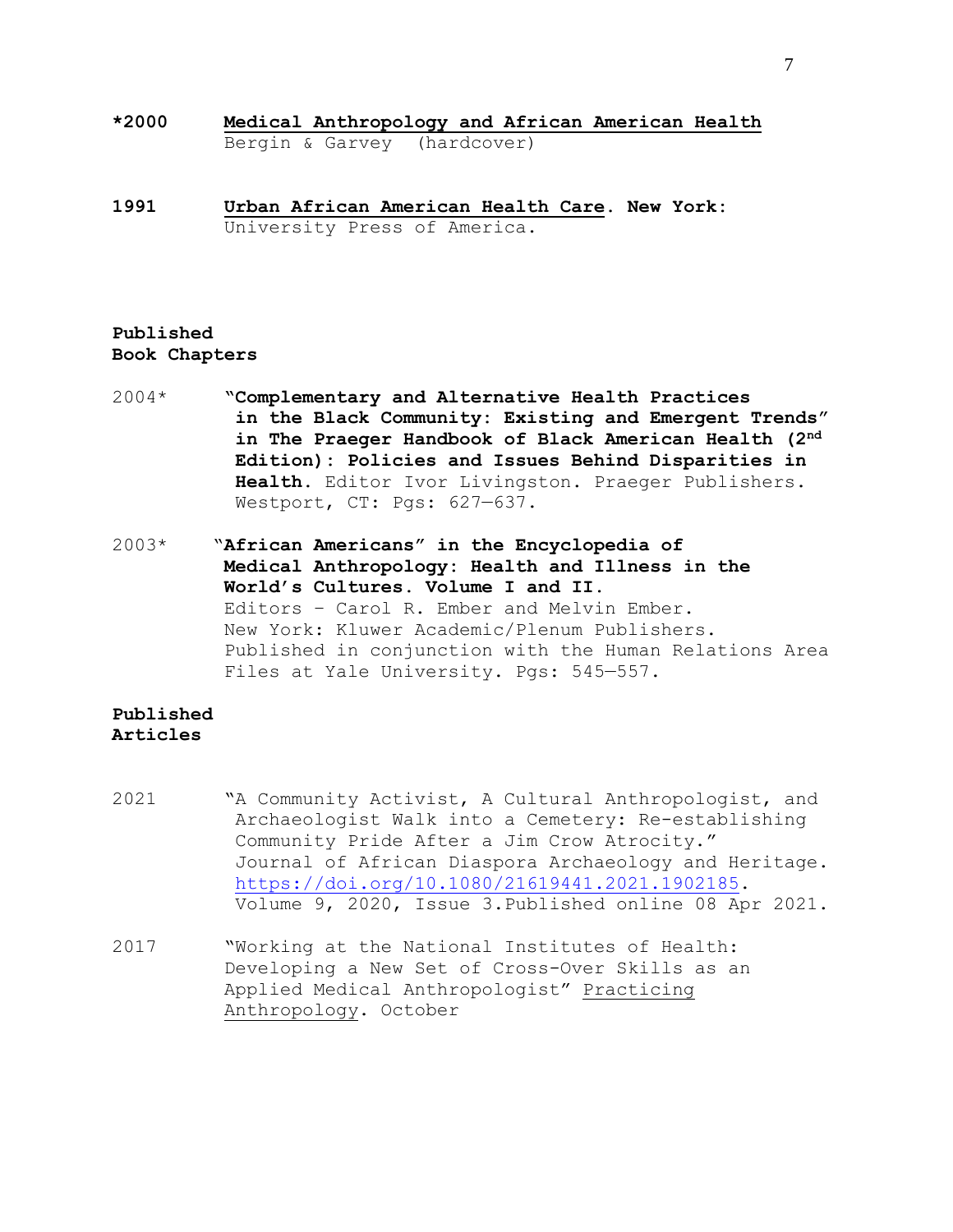- 2015 "A New Online Strategy in Teaching Racial and Ethnic Health and Health Disparities to Public Health Professionals" Journal of Racial and Ethnic Health Disparities Published online; September 30. Hardcopy 2016. DOI 10.1007/s40615-015-0153-4.
- 2000\* "Increasing Mammography Utilization among African American Women: A Cultural Approach" Journal of the National Medical Association 92: 136-142.
- 1994\* "The Health Care Status of African Americans in Indianapolis" Journal of National Medical Association vol. 86, no. 11: 853-856.
- 1994 "The Medical Anthropologist as Health Department Consultant" Practicing Anthropology 16:1:13-15.
- 1991\* "Hypertension: An Ethnomedical Analysis of Detroit African American Treatment Patterns" Human Organization 50:287-296.
- 1991\* "Community Health Screening Programs for African Americans and the Medical Anthropologist" Social Science & Medicine 32:1269-1274.
- 1990\* "Health Care Use Patterns among Detroit African Americans: 1910-1939" Journal of National Medical Association 82:8:1-3.
- 1990\* "A Buddy System to Improve Prenatal Care" American Journal of Maternal/Child Nursing 15:234-237. (Cited for conducting data analyses).
- 1989\* "Serving Culturally Diverse Families of Infants and Toddlers with Disabilities" National Center for Clinical Infant Programs.1-19. (Cited for research on African American health care).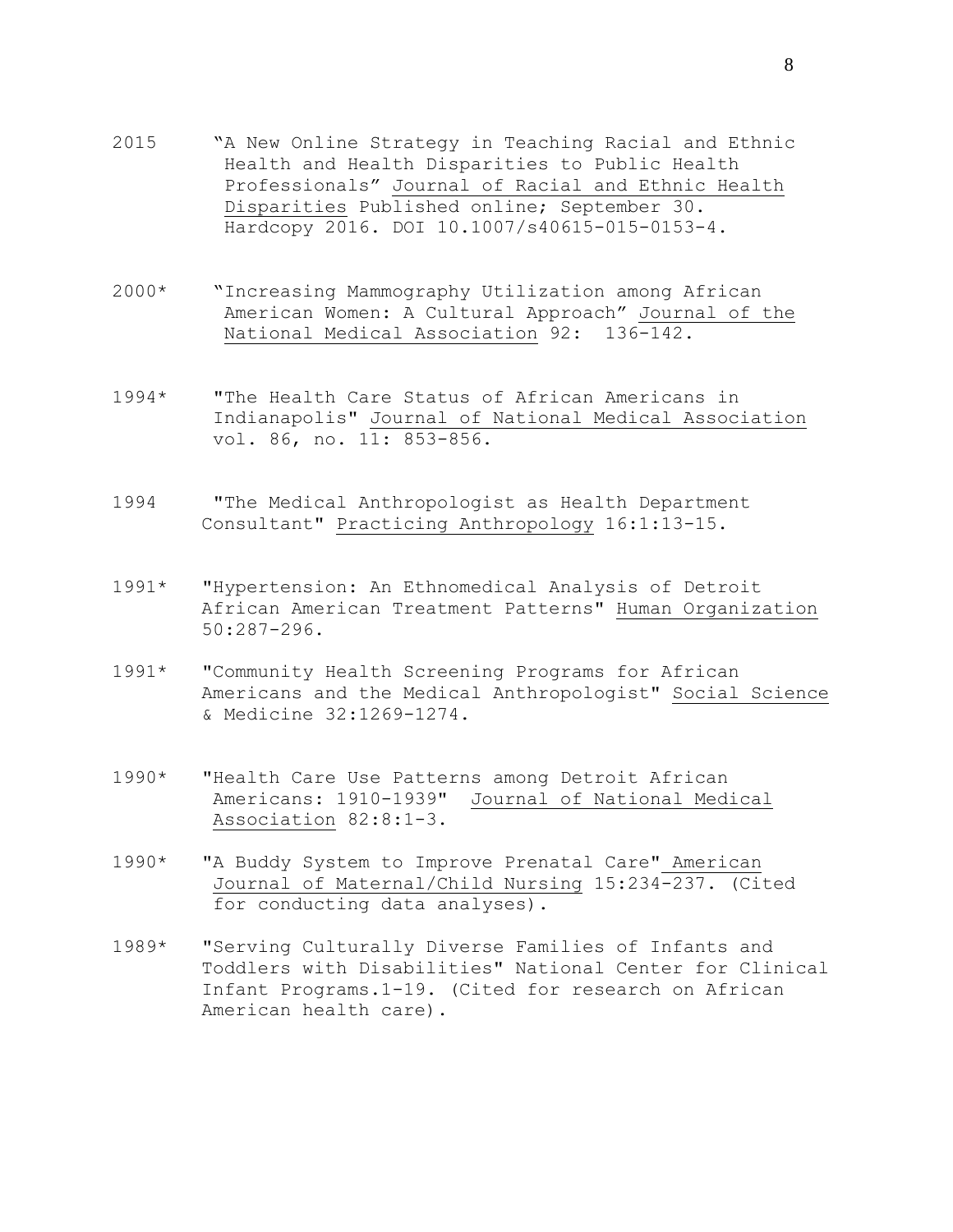- 1988\* "Hypertension: An Analysis of Detroit Afro-American Health Care Seeking Pattern" Journal of National Medical Association 80:1105-1112.
- 1987\* "Sociocultural Factors and Health Care Seeking Behavior among Black Americans" Journal of the National Medical Association 79:389-392.
- 1986 "Stress and Medical Care Utilization: An Element of Screening Behavior" Journal of Social Behavior and Personality 14:99-102.
- 1984 "Black Female Parents and Stress" Psychological Reports 55:927-931

*\*Indicates Referred Journals & Books*

#### **Submitted Journal Articles**

- 2020 Bailey, Eric and Charles Ewen. "A Community Activist, a Cultural Anthropologist and an Archaeologist Walk into a Cemetery: Re-establishing Community Pride After a Jim Crow Atrocity." Journal of African Diaspora Archaeology and Heritage.
- 2020 "Generation Z: A Culture of Uncertainties." Journal of College Student Development.

#### **Grants Submitted and Awarded**

- 2021-2024 Gone and Nearly Forgotten: Reclaiming African American Heritage in Rural Southern Cemeteries. National Science Foundation. Total Funds Requested. Total Funds Requested: \$283,452. Funded 9/01/21. PI: Rayan Schacht, CoPIs: Eric Bailey, Helen Dixon, Cindy Grace-McCaskey, and Charles Ewen.
- 2019-2020 Investigating Beliefs and Perceptions associated with Overweight and Obesity Issues among College Students" National Institutes of Health, National Institute of Child Health and Human Development (NICHD) Total Funds Requested: \$442,500.00 (Not Funded.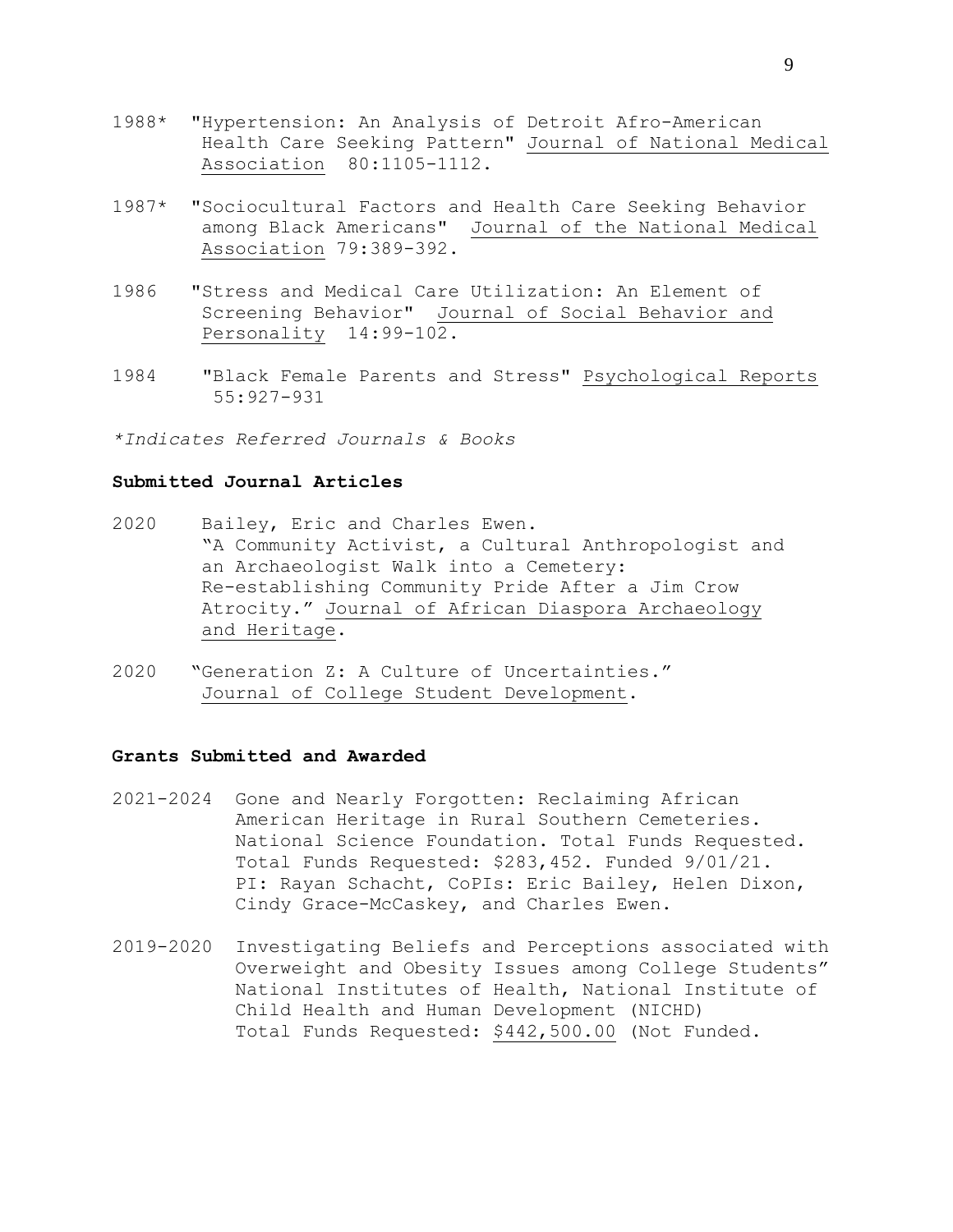Currently being Revised & Resubmitted for 2021).

- 2017-2018 The 'Freshman 15': Exploring Eating and Exercise Patterns, Weight Gain, Mental Health and Stress Among College Freshman Students at East Carolina University. National Institutes of Health, National Institute of Nursing Research (NINR) Total Funds Requested: \$354,201.00. Not Funded
- 2017-2018 Say YES to Science. National Institutes of Health. Role: Investigator. Lead Principal Investigator: Dr. Alice Richman and Co-Investigator: Dr. Melani Duffrin. Total Funds Requested: \$2,151,405.00 (Funded)
- 2015-2016 RUI: Advancing the Field of Cultural Anthropology: An Investigation of Cultural Pluralism and Biculturalism and Their Impact on Students' Ability to Interact with Other Populations. National Science Foundation (NSF). A Collaboration of Department of Anthropology with Department of Biostatistics. Total Funds Requested: \$204,675.43. Not Funded.
- 2015-2016 BB&T Active Learning and Leadership Development Grant. Internal ECU grant. Participated in semester long project which explored the relationship between "active learning" and development of leadership abilities in my new Honors Race Relations course for the Spring 2016. Amount Award Total: \$1,000.00
- 2012 Received Health Resources and Services Administration (HRSA) for Graduate Certificate Online Program – Ethnic & Rural Health Disparities (ERHD) Amount Awarded Total: \$23,717 Duration: 7/1/2012-6/30/2015. Award Number: A03HP24230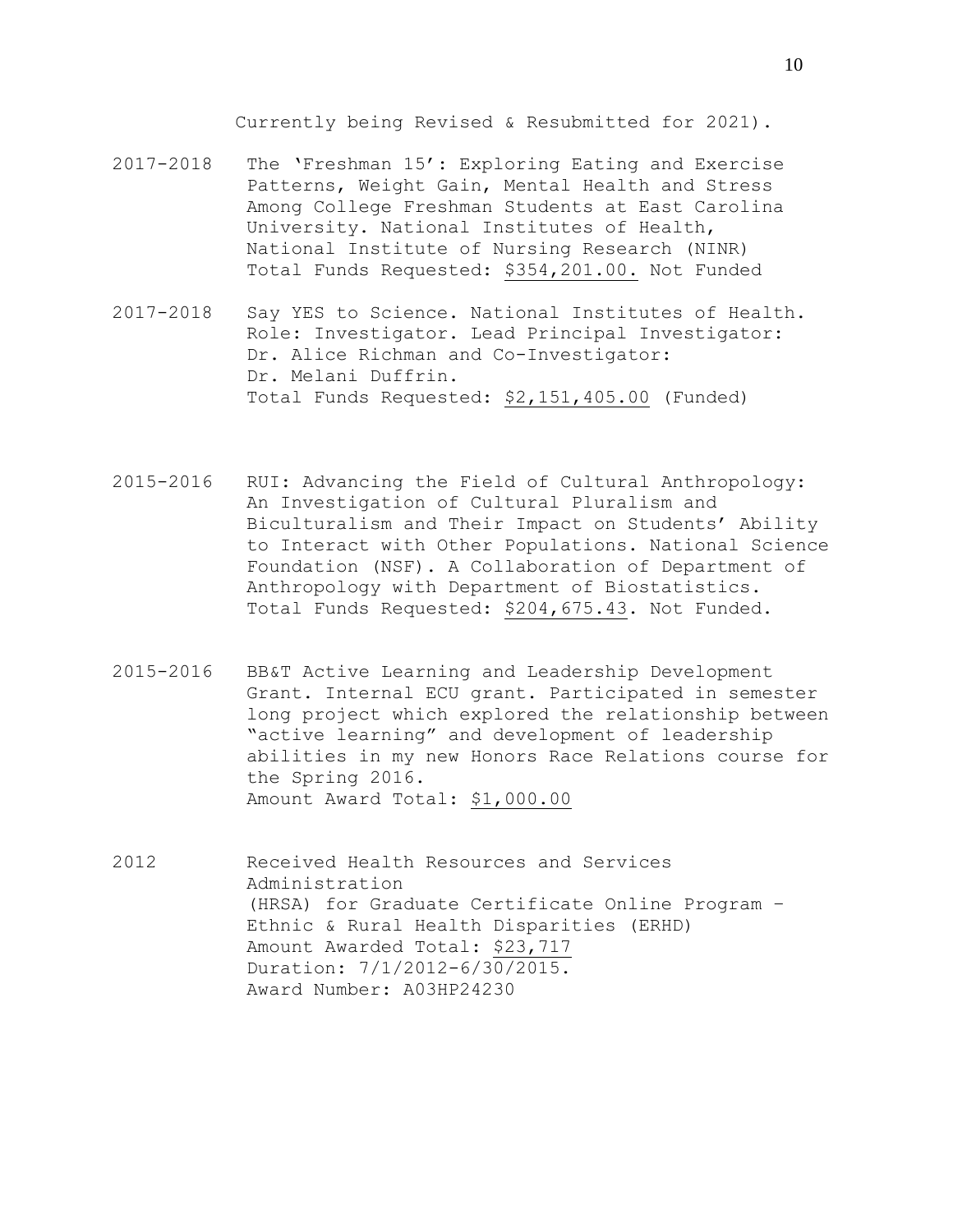- 2009 Received ARRA Stimulus Grant from Health Resources and Services Administration (HRSA) for new graduate Certificate online Program – "Ethnic & Rural Health Disparities (ERHD)" Amount Awarded Total: \$26,000 Duration: 9/1/2009-8/31/2012. Award Number: A0AHP16412RP
- 2009 Received Federal Grant from Health Resources And Services Administration (HRSA) for new graduate Certificate online program – "Ethnic & Rural Health Disparities (ERHD)" Amount Awarded Total: \$12,803.00 Duration: 7/1/09-6/30/2010. Potential for 3 years. Award Number: 1 A03HP15134-01-00
- 2006 "A Culturally Designed Prostate Cancer Intervention Program" submitted to the Office of the Congressionally Directed Medical Research Programs (CDMRP), Department of Defense. (April 2006) – Adjectival Scores: Good, Fair, Very Good Total Budget Request: \$94,500.00 Duration Requested: 1.6 years Final Decision: Not Funded.
- 1997 Received Indiana University Minority Faculty Development Grant for New Book Proposals for Introductory Anthropology and Medical Anthropology courses (Amount Award Total: \$3,200.00)
- 1997 Received Indiana University Service Learning Grant for New Course Development entitled, "Medical Anthropology" (Amount Award Total: \$1,000.00)
- 1993-1995 Received the *National Health Service Award*. National Institutes of Health, National Institute on Mental Health. Completed HIV/AIDS Post-Doctoral Fellowship, Centers for Disease Control & Prevention/Emory University, Amount Award Total: \$60,000.00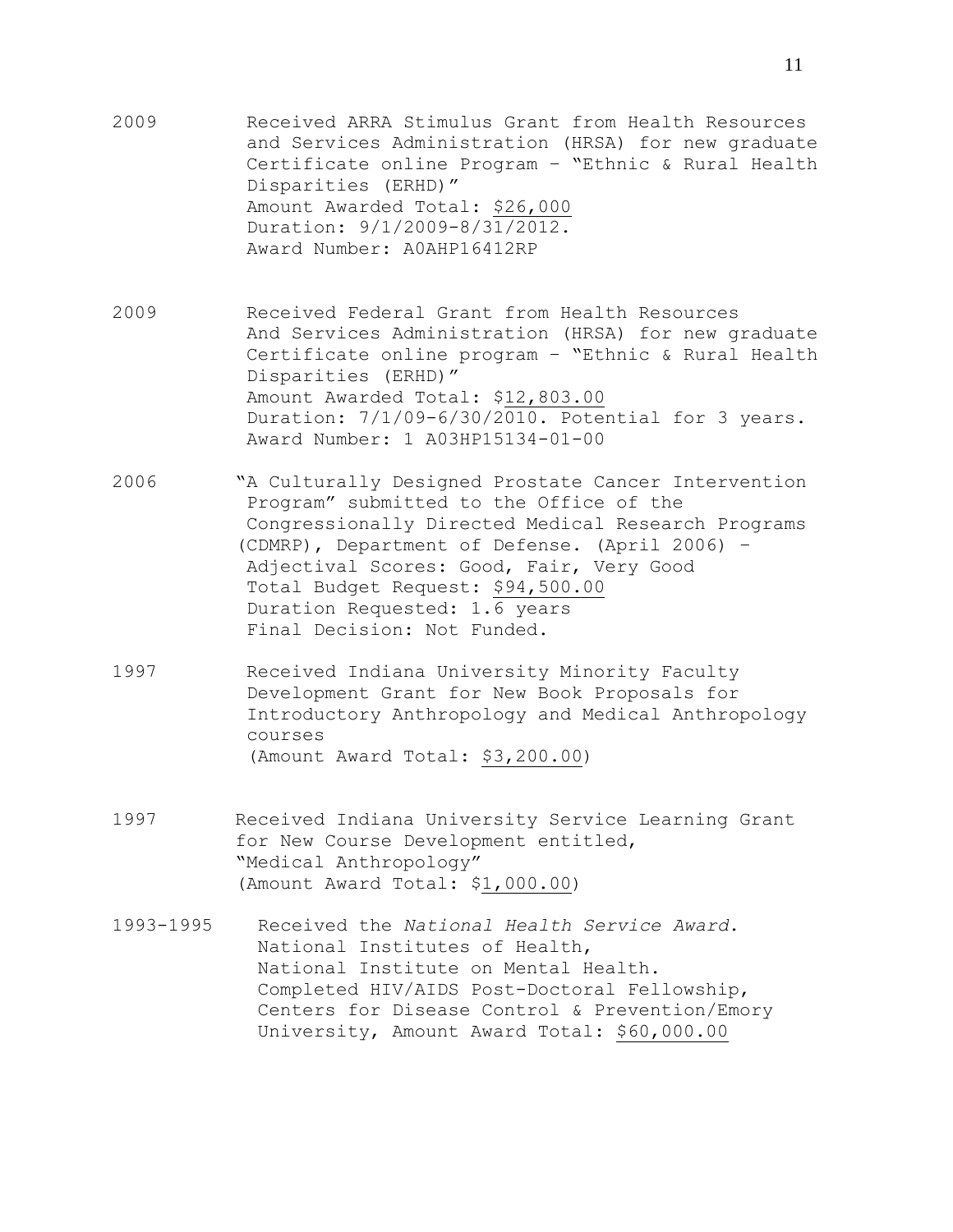1992-1993 Received a *Research Supplement for Underrepresented Minorities Award.* National Institutes of Health, Diabetes Research & Training Center Department of Medicine, Indiana University School of Medicine Amount Award Total: \$51,076

### **Professional**

**Presentations**: (Selected Presentations)

- 2021 "Racism and Social Injustice around the World." Roundtable Discussion at the Society for Applied Anthropology. March, Virtual Conference. Norfolk, VA
- 2017 Presented Keynote Speaker Address entitled, "March Of Dimes: NC Preconception Health Campaign Forum" At the March of Dimes conference – A Closer Look at Preconception Health Efforts Across North Carolina. Eastern AHEC. (April 13, 2017 – Greenville, NC)
- 2015 Presented paper presentation entitled, "A New Online Strategy in Teaching Ethnic Health and Health Disparities to Public Health Professionals" at the Association of Prevention Teaching Research (APTR) Conference. (March 15-17, 2015 – Charleston, SC).
- 2014 Presented paper presentation entitled, "Multiracial Americans: Developing the Framework to Address Our Health and Medical Needs," at the Global Mixed Race Conference. (November 14th – Chicago, IL).
- 2009 Presented Lecture at the National Heart Lung and Blood Institute (NHLBI) at the National National Institutes of Health (NIH) Working Group: Methods for Translational II/III Research in Sickle Cell Disease: Pain Management. "Patient and Provider Beliefs and Behaviors within the Culture of Sickle Cell Disease Management" (September 24, 2009 – Rockville, MD).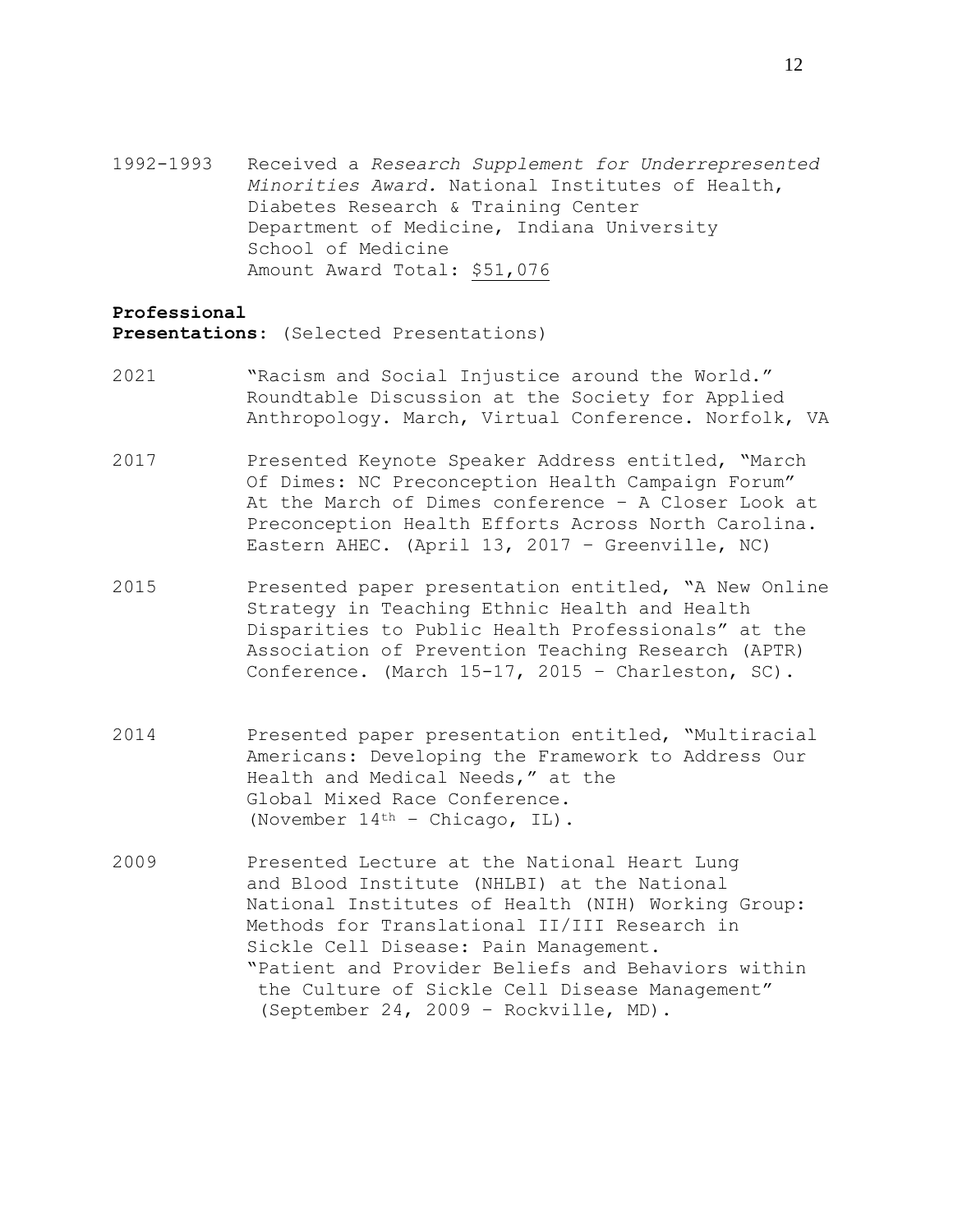2009 Presented Lecture at Physical Medicine & Rehabilitation Grand Rounds at Pitt County Memorial Hospital. "How To Solve and Eliminate Health Disparities" (July 22nd 2009– Greenville, NC). 2009 Presented Panel Discussion Talk at the Duke University Health Policy Forum's State of Medicine: Universal Change. (June  $5<sup>th</sup>$ , 2009 - Durham, NC). 2009 Presented Lecture at Pathology Grand Rounds at Pitt County Memorial Hospital. "What is Medical Anthropology?" (May  $4<sup>th</sup>$ , 2009 - Greenville, NC). 2009 Presented Lecture at 2009 Wayne Minority Community Empowerment Forum. "How To Solve and Eliminate Health Disparities" (March 28th, 2009 – Mount Olive College, NC). 2008 Presented at Creative Conversation Conference at East Carolina University. "Body Image and African Americans" \*Invited Speaker (October 17th, 2008). 2008 Presented at 4th Annual Black Policy Conference at Harvard University's John F. Kennedy School of Government. "Food Choice and Obesity in Black America: Creating A New Cultural Diet." (April 12th – Cambridge, MASS) \*Invited Speaker\* 2008 Presented Workshop at the 6th Biennial Cancer, Culture & Literacy Conference. "Teaching Online: Ethnic Health & Cancer Health Disparities." (May 15<sup>th</sup> - Tampa, Florida).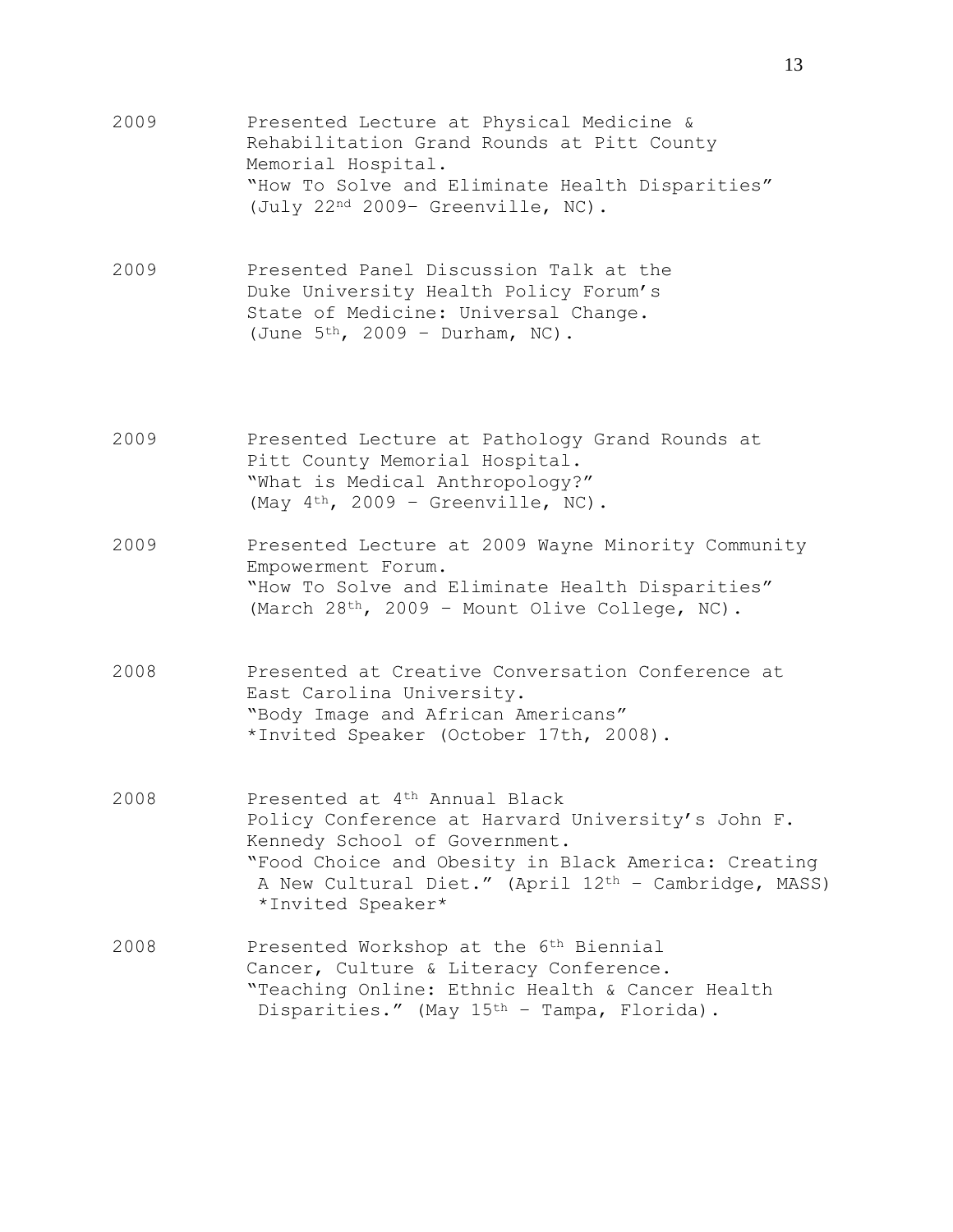- 2007 Plenary Speaker at the  $8<sup>th</sup>$  Annual Future Leaders in Healthcare Conference. "Food Choice and Obesity in Black America: Creating a New Cultural Diet." (May 18-20, 2007 – Raleigh, NC) \*Invited Speaker\*
- 2007 Plenary Speaker at the Institute for Advanced Journalism Studies. North Carolina Agricultural and Technical State University. *"Food Choice and Obesity in Black America: Creating a New Cultural Diet."* (April 13th, 2007 – Greensboro, NC) \*Invited Speaker\*
- 2007 Plenary Speaker at the 3rd Annual Jean Mills Health Symposium. *"The Impact of Obesity and Nutrition."* (February 9, 2007 - Greenville, NC) \*Invited Speaker\*
- 2003 Paper Presentation at the American Public Health Association Meetings.*"African American Alternative Medicine: Using Alternative Medicine to Prevent and Control Chronic Diseases"* (November 18, 2003 – San Francisco, CA).
- 2002 Presentation at the National Library of Medicine. "*Tracing the Roots of Black Folk Medicine"* National Institutes of Health. (Bethesda, MD 2/20/02)
- 2001 Paper Presentation entitled, *"Medical Anthropology and African American Health: Solving the Health Disparity Issue."* National Institutes of Health Research Festival, (Bethesda, MD 10/4/01)
- 2001 Chaired and Organized a Technical Workshop for the Comprehensive Minority Biomedical Branch, NCI entitled, *"Minority Institution and Cancer Center Partnership Program: MICCP."*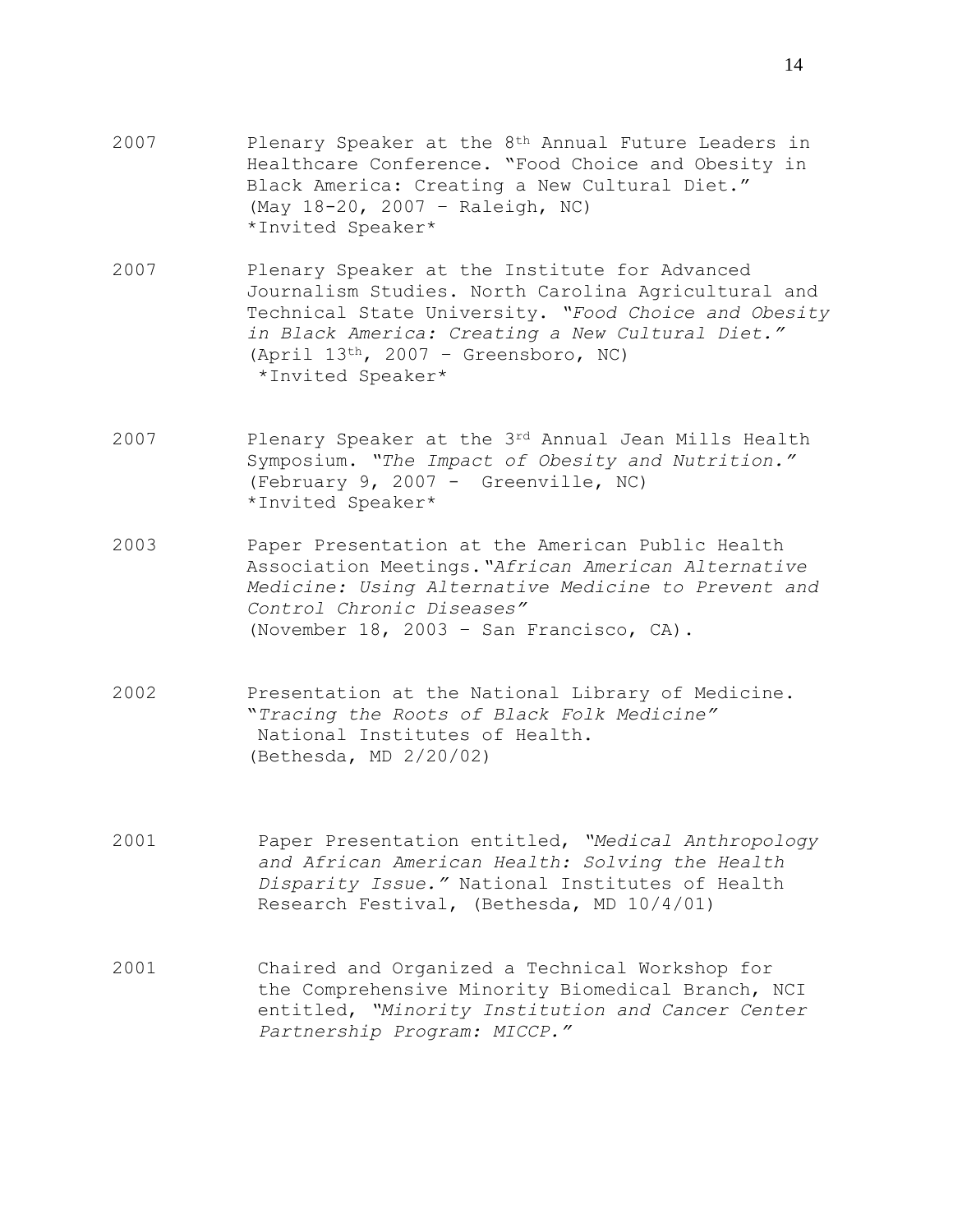(Phoenix, AZ 5/7-8/01).

- 2000 Poster Presentation entitled, *"NCI/CMBB Research Training and Career Development Opportunities."* American Association of Cancer Research (San Francisco, CA 4/3/00)
- 2000 Co-Chaired Student Oral Presentation Session At the 7<sup>th</sup> Biennial Symposium on Minorities, The Medically Underserved & Cancer (Washington DC 2/11/00)
- 1999 Presented Poster Presentation entitled, *"Cultural Health Empowerment Strategies for African Americans."*  American Public Health Association (Chicago, IL 11/10/99)
- 1999 Opening Speaker at the Arkansas Minority Health Summit. Presentation entitled, *"Medical Anthropology and African American Health."* The University of Arkansas At Pine Bluff (Pine Bluff, AR 4/29/99).
- 1999 Paper Presentation entitled, *"Medical Anthropology and African American Health."* Society for Applied Anthropology Meetings (Tucson, AZ 4/23/99).
- 1997 Paper Presentation entitled, "*The Cultural Attitudinal Study of the Health Care System among African Americans."* American Public Health Association Meetings, (Indianapolis, IN 11/97).
- 1997 Moderated and Organized the Eighth Annual Joseph Taylor Symposium entitled, *"Building Healthy Communities: Health Care in Urban America."* (Indianapolis, IN 2/20/97).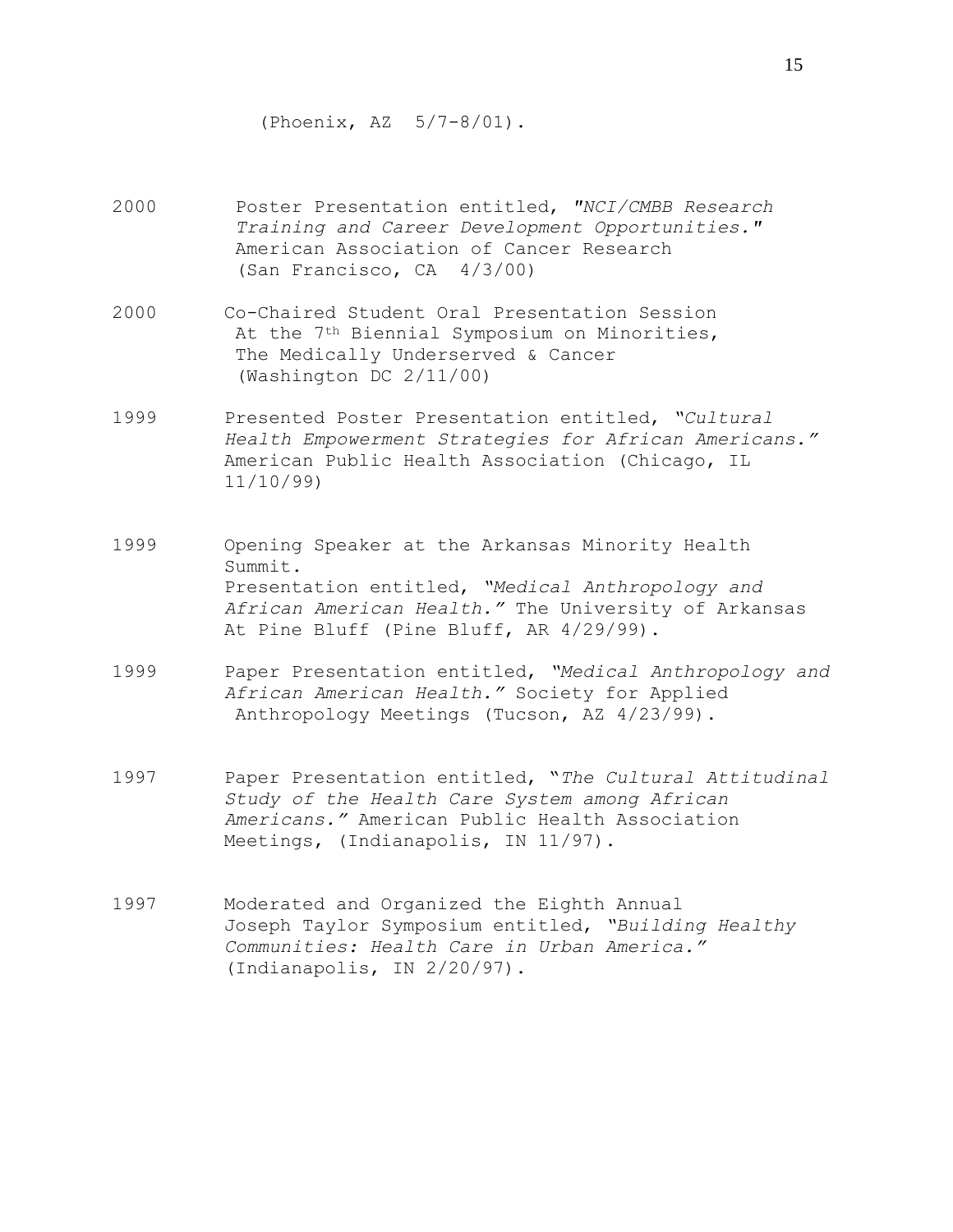# **Professional Awards & Honors**

- 2020 Diversity and Inclusion Award for Faculty, Certificate of Recognition, Chancellor's Award Ceremony East Carolina University  $(3/20)$ .
- 2019 Distinguished Book Award for Faculty in College of Arts & Sciences – East Carolina University.  $(11/19)$ .
- 2016-2017 Approved to teach Honors Seminar for Honors College again. Title of course: "Breaking the Boundaries of Race in America: Developing Race Relations Solutions for East Carolina University." Spring 2017.
- 2015-2016 Development of new Honors College course entitled, "Breaking the Boundaries of Race in America: Developing Race Relations Solutions for East Carolina University."
- 2010 Development of a new Ethnic & Rural Health Disparities (ERHD) online modules in collaboration with the Division of Continuing Studies and partnership with Brody School of Medicine, Department of Public Health and Harriot College of Arts & Sciences. Department of Anthropology at East Carolina University. [http://www.ecu.edu/cpe.](http://www.ecu.edu/cpe)
- 2009 Development of new online graduate certificate program entitled, "The Ethnic and Rural Health Disparities (ERHD) Graduate Certificate Online program. Department of Public Health. Brody School of Medicine. [http://blogs.ecu.edu/cer.](http://blogs.ecu.edu/cer)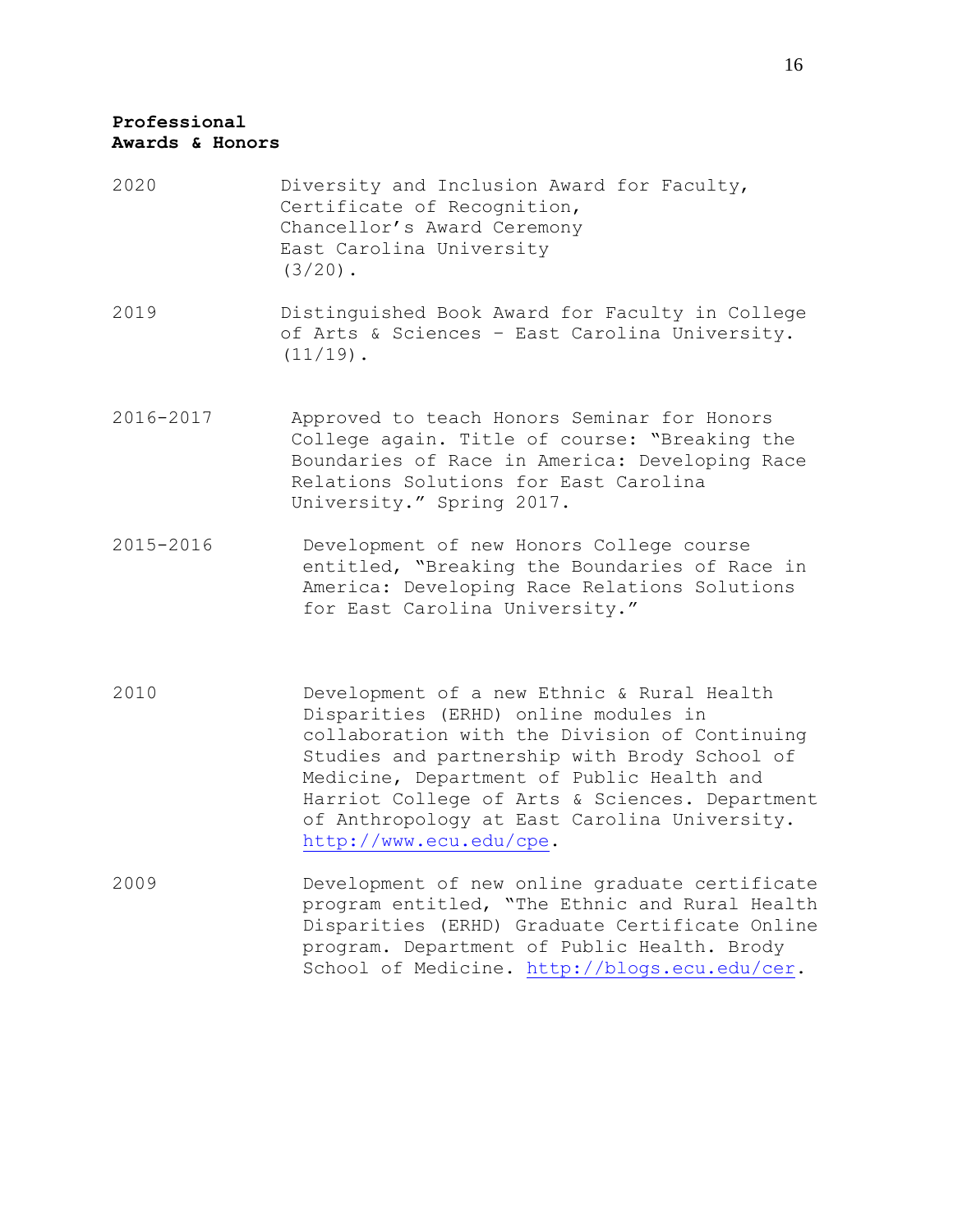| 2009 | Completion of Laureate Online Faculty Training<br>of the University of Liverpool.<br>(May 15 - July $2^{nd}$ ).                         |
|------|-----------------------------------------------------------------------------------------------------------------------------------------|
| 2006 | Distinguished Book Award for Faculty in<br>Health Sciences - East Carolina University<br>(12/06)                                        |
| 1997 | Awarded Tenure & Promotion by the Tenure &<br>Promotion Committee and Chancellor (Indiana<br>University, Indianapolis 4/97).            |
| 1996 | Nominated for Facet Distinguished Teaching Award<br>at Indiana University, Indianapolis by the School<br>of Liberal Arts<br>$(11/96)$ . |
| 1996 | Received Master of Public Health degree<br>(M.P.H.) from Emory University                                                               |

### **Professional Service:**

Faculty Advisor for new ECU student organization – "Coming Together Collective" Group originated from Honors College Race Relations course in Spring 2016.

Member of ECU School of Public Health Advisory Panel. 2015 – 2016 and 2016-2017.

Co-Mentor Honor Students Project Developing Race Relations Forum ECU Honors College, Spring 2015

(Atlanta, GA. 5/13/96).

Mentor to Donna Robinson, Ph.D. Robert Wood Johnson Foundation Grant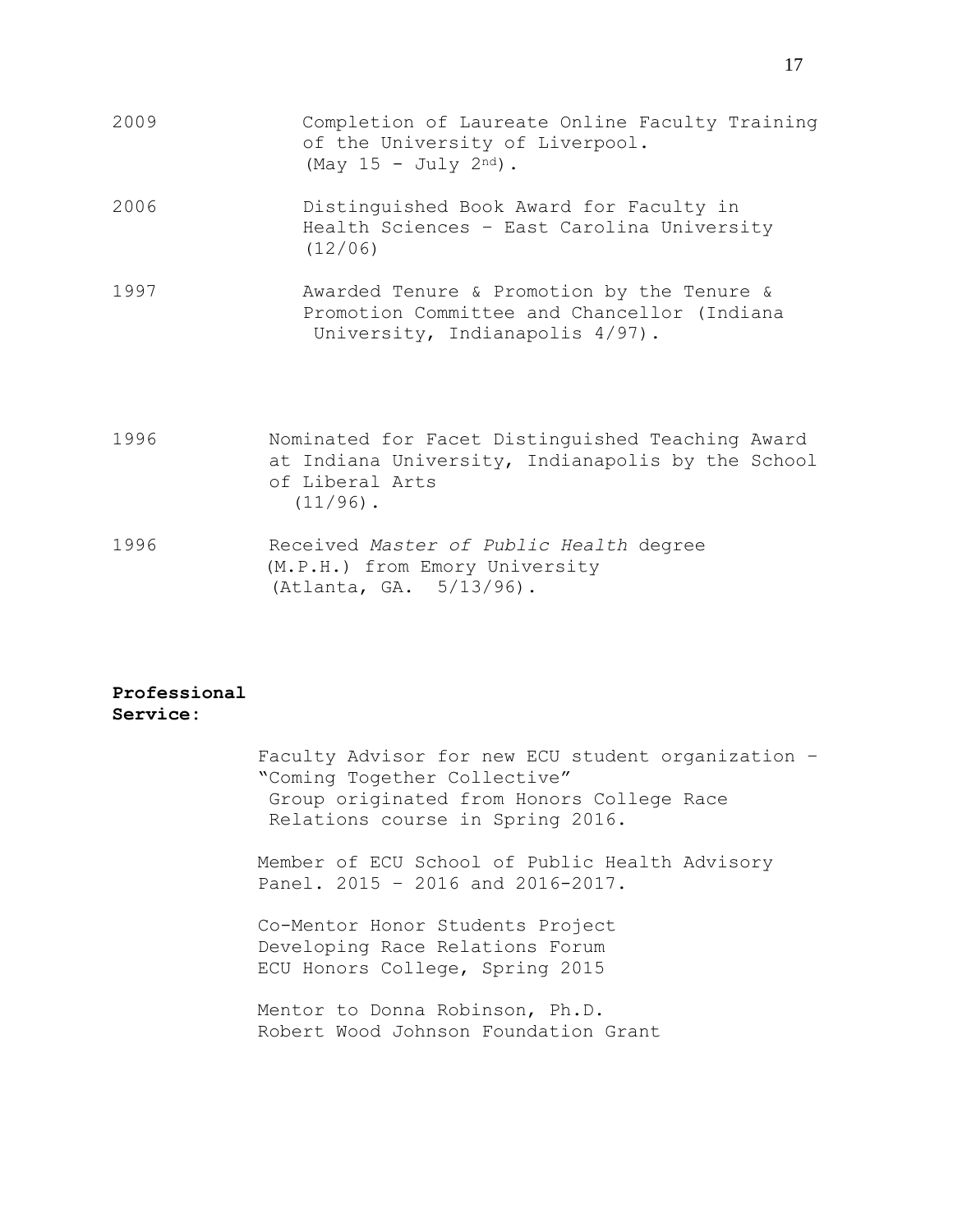Nurse Professor East Carolina University – 2009-2010

 Tenure and Promotion Committees Department of Public Health, Brody School of Medicine 2008-2015.

 Tenure and Promotion Committees Department of Anthropology, Thomas Harriot College Of Arts & Sciences 2008-2015.

 Faculty Member to Dean's Diversity Initiative "Faculty Talks" Thomas Harriot College of Arts & Sciences 2008-2009.

 External Board of Advisor, Proposed Grant from Dr. Ephraim Gwebu of Elizabeth City State University to support Program for Academic and Research Enhancement (E-SPARE) – 2008.

EC Scholars Selection Committee East Carolina University – 2007

 Peer Classroom Observer East Carolina University - 2007

Member of Phi Kappa Phi Honor Society East Carolina University – 2006

 Member of ECU Scholars Committee East Carolina University – 2006

 Developed Cultural Competence Policy for the Master of Public Health Program. East Carolina University – 2006

 Core Faculty Member, Master of Public Health Program - 2006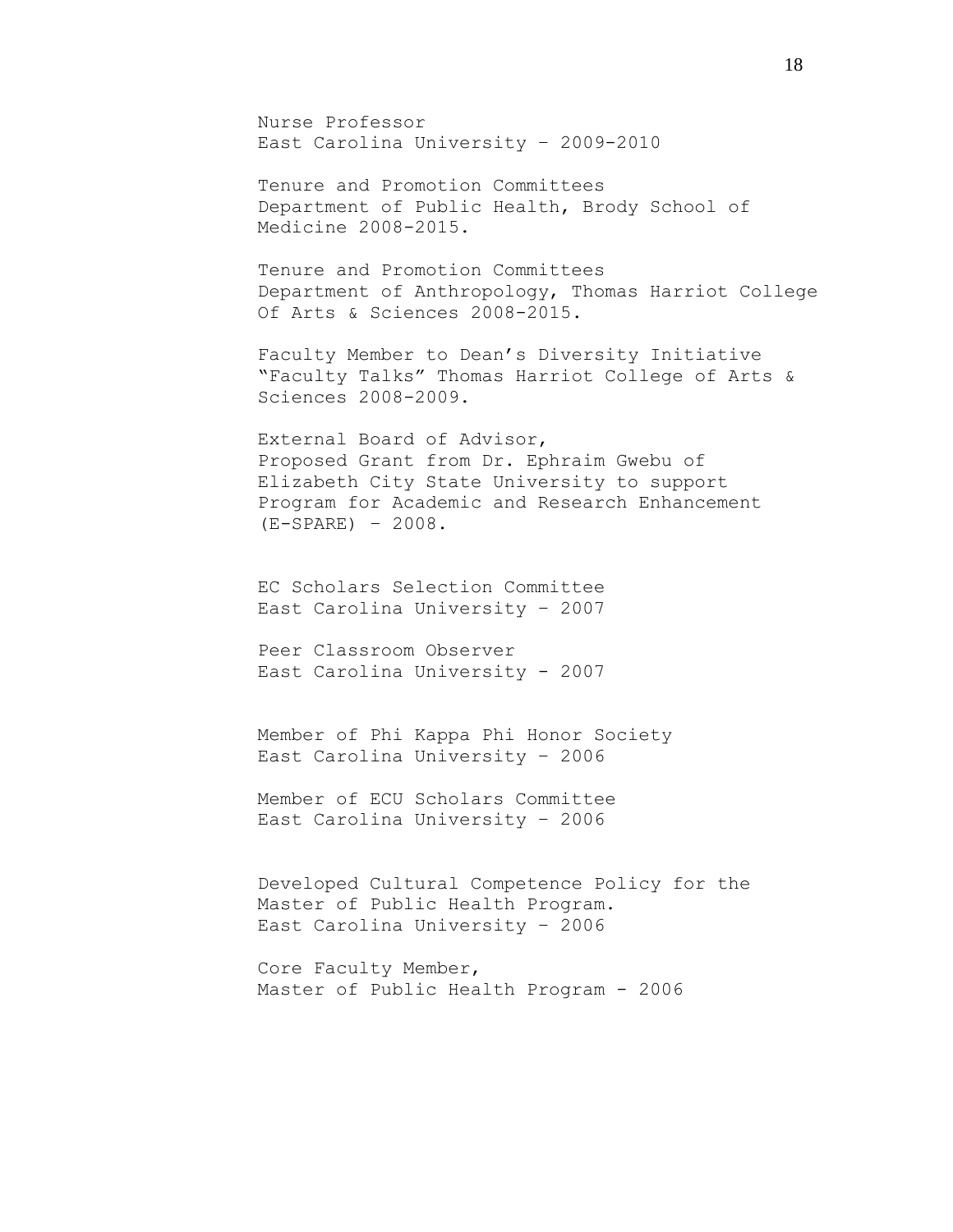Member of the NIH Alumni Association – 2005 Bethesda, Maryland

Member of the Society for Applied Anthropology

Member of the American Public Health Association

Member of the Tracking & Inclusion Committee. National Institutes of Health, Office of Research On Women's Health, "Certificate of Appreciation" Bethesda, MD (6/01 – 12/03).

Resource Consultant for the *"Surgeon General's Conference On Health Disparities and Mental Retardation."* U.S. Department of Health & Human Services.Washington, DC (12/5/01-12/6/01).

National Grant Reviewer for the Centers for Disease Control And Prevention, *"Racial and Ethnic Approaches to Community Health 2010 (Reach 2010)."* National Center for Chronic Disease Prevention and Health Promotion. Atlanta, GA (7/26/99-7/28/99)

#### **Lectures/Presentations: (Selected Lectures/Presentations)**

Keynote Speaker at UNC Pembroke 2nd Annual Community Health & Wellness Symposium. Fall 2020.

Keynote Speaker at the 2017 North Carolina Preconception Health Campaign. March of Dimes. Eastern AHEC. Greenvile, NC. (April 13th, 2017).

Presented Lecture to the Physician Assistant Department in the College of Allied Health at East Carolina University entitled, "The Impact of the Affordable Care Act on Ethnic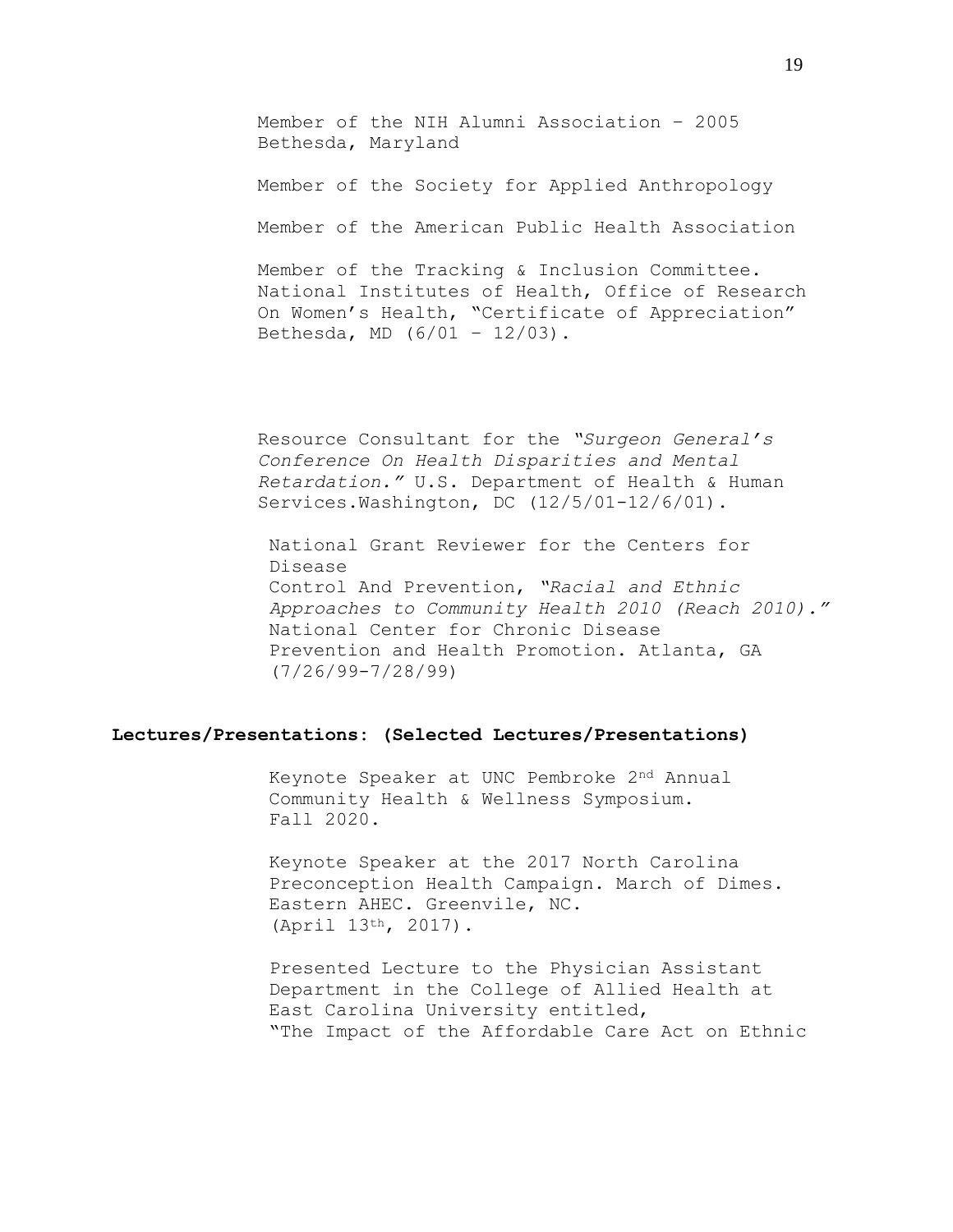Health and Health Disparities." (February 19, 2015).

Keynote Speaker at the 2012 NC AHEC Future Leaders in Health Care Conference. Charlotte, NC. (June 1st, 2012).

> Seminar Speaker at the Mount Holyoke College (Mass). Title of presentation, "Food and Culture Matters: Health Epidemics in African American Communities." (March 7<sup>th</sup>, 2011). <https://www.mtholyoke.edu/wcl/events/videos>

Presenting Closing Remarks at "Minority Male Mentoring Day" East Carolina University. (February 26, 2010 - \*Invited Speaker

Presented Diabetes Talk and *"Food Choice and Obesity in Black America: Creating A Cultural Diet"* at the Diabetes Awareness Fair at Zion Chapel Missionary Baptist Church In collaboration with Jones County Health Dept., Pollocksville, NC. February 6th, 2008.

Presented Book Presentation at the Pediatric Healthy Forum, Department of Family Medicine, Brody School of Medicine, East Carolina University, *"Food Choice and Obesity in Black America: Creating a New Cultural Diet"* (June 11, 2007)

 **C***ommencement Speaker* for the Master of Public Health Graduating Class of 2007. East Carolina University. (May 4, 2007) \*Invited by the MPH Student Organization\*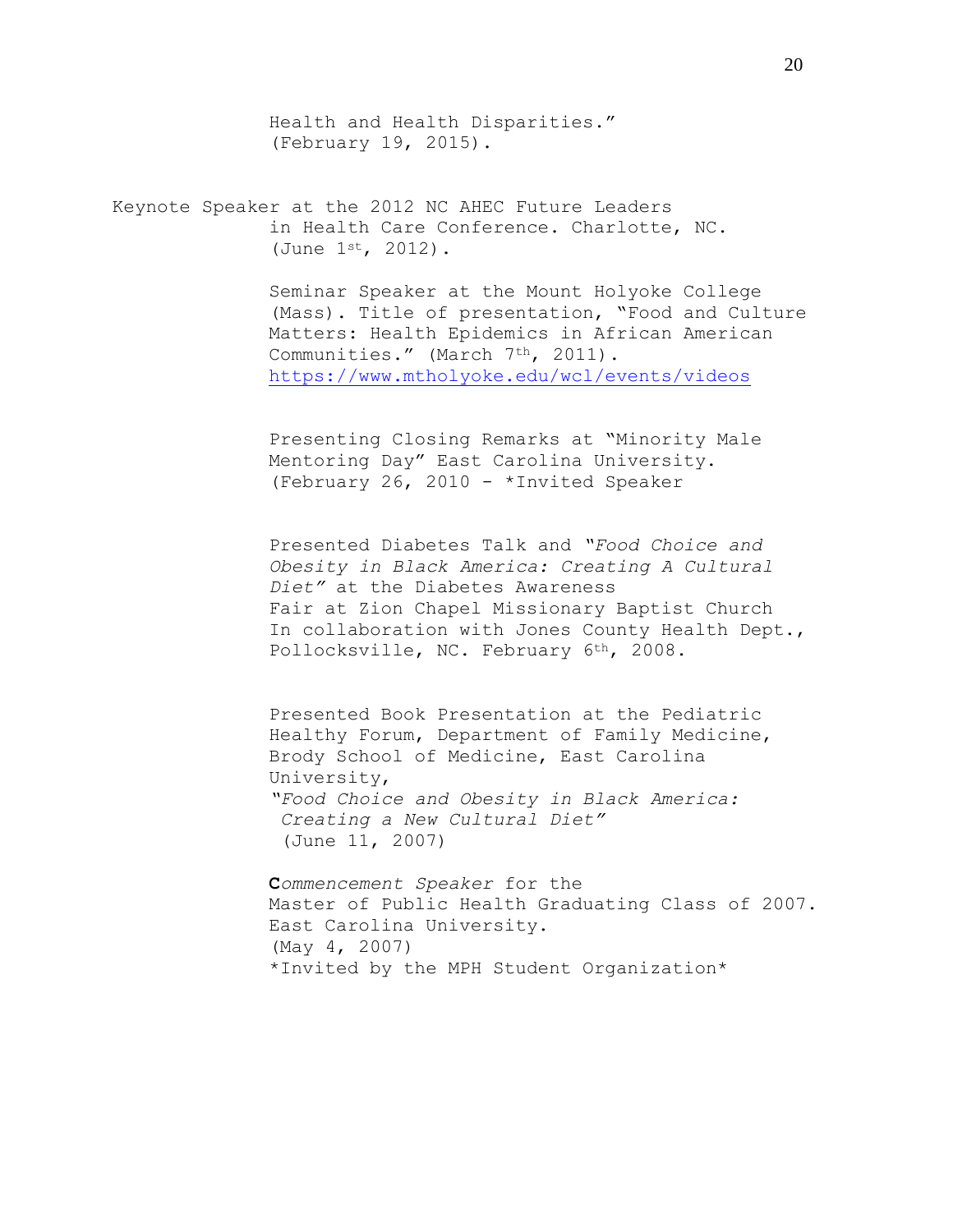Presentation at the University of Arizona, Tucson in the Department of Family & Community Medicine. "*The Role of Culture in Patient Care and Public Health Research."* (Tucson, AZ 6/17/04).

 Presented Distinguished Alumni lecture at Miami University, *"Tracing the Roots of Black Folk Medicine."* (Oxford, Ohio 9/26/03).

 Presented at the National Center on Complementary And Alternative Medicine (NCCAM) at the National Institutes of Health (NIH), *"African American Alternative Medicine: Using Alternative Medicine To Prevent and Control Chronic Diseases"* (Bethesda, MD 9/23/03).

 Presentation at California State University, Long Beach "*Tracing the Roots of Black Folk Medicine."* (Long Beach, CA 4/1/03).

 Presented Black History Month talk, *"Tracing the Roots of Black Folk Medicine."* Southern Illinois School of Medicine (Springfield, IL 2/21/03).

 Presented Black History Month talk, *"Tracing the Roots of Black Folk Medicine."* Ft. Belvoir Army Base, Virginia (Ft. Belvoir, VA 2/19/03).

 Presentation at the University of Texas Health Science Center. "*Solving the Health Disparity Issues:A Medical Anthropology and Public Health*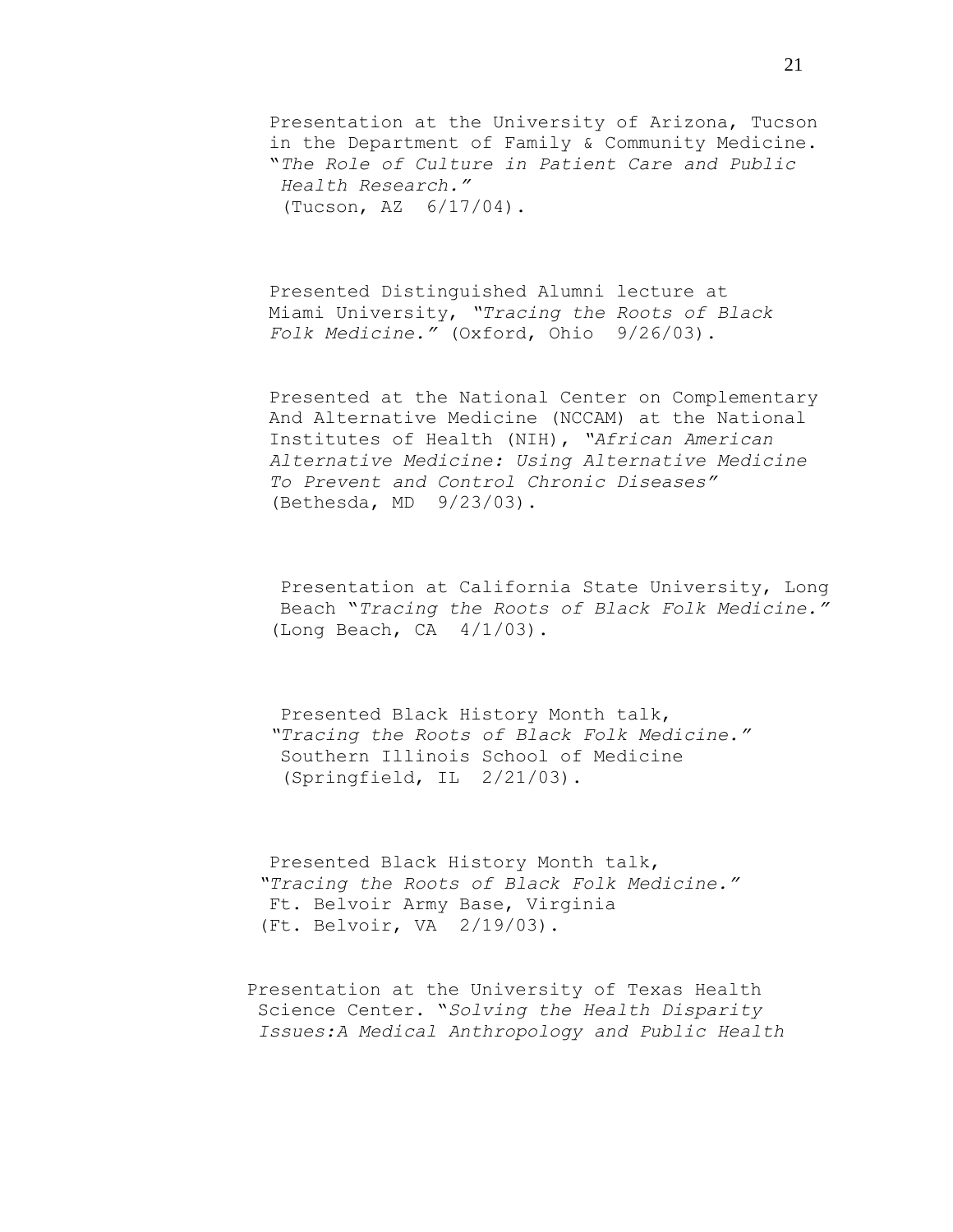# *Approach"*(Dallas, TX 4/11/02).

 Presentation at the National Library of Medicine, The National Institutes of Health. *"Tracing the Roots of Black Folk Medicine: A Cultural Anthropological Approach"* (Bethesda, MD 2/20/02).

Total Years of Academic Cultural & Behavioral Research: 37 Years

Total Years Teaching: 30 Years

Courses Taught: *Introduction to Anthropology* (1983-1999) *Introductory to Cultural Anthropology Medical Anthropology African American Culture African American Health Care Seminar in African American Culture Contemporary Social Problems*

Courses Taught At East Carolina University (2005-2021)

> *Behavioral Sciences & Health Education (Team taught)- Fall 05 African American Health – MPH 6005 - Spring 06, Summer 07 - 2019 Cultural Anthropology 2200 – Fall 05, Spring and Fall 06, Fall 07 – 2019 Medical Anthropology Spring 08 - 2020 Medical Anthropology & Public Health: A Global Perspective ANTH 5202 and MPH 6007 - Summer and Fall 2006,*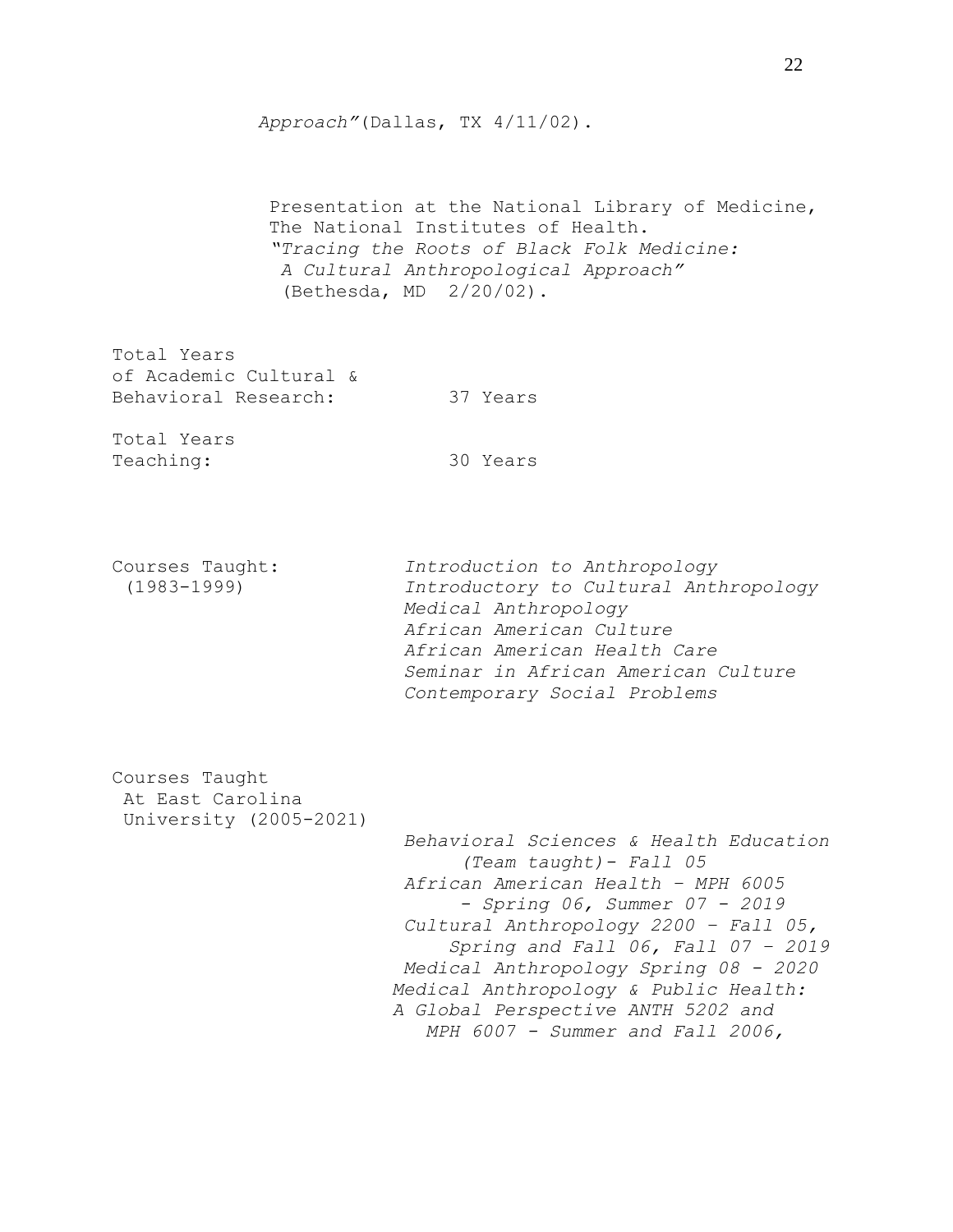*Fall 2007 -2019 Ethnic Health & Health Disparities – MPH 6008 – Summer 2007, Spring 2008 - 2020 Global Public Health, Fall 2009 - 2019 Professional Development Anthropology, Spring 2009 - 2014 Global Cultures, Spring 2015 Breaking the Boundaries of Race in America: Developing Race Relations Solutions for East Carolina University, Spring 2017 and 2016 Race and Ethnic Relations: Discovering New Solutions* – ANTH 2250

New Courses Developed At East Carolina University

 Global Public Health Systems Study Abroad Experience - Graduate course for Summer 2018 – MPH 6017. Breaking the Boundaries of Race in America: Developing Race Relations Solutions for East Carolina University – HNRS 2013. Global Cultures – ANTH 1200. African American Health – MPH 6005. Global Public Health) – MPH 6007. Ethnic Health and Health Disparities MPH 6008. Professional Development Anthropology ANTH 4501. Contemporary Social and Cultural Problems – ANTH 3150. Capstone Experience in Ethnic Health And Health Disparities MPH 6009.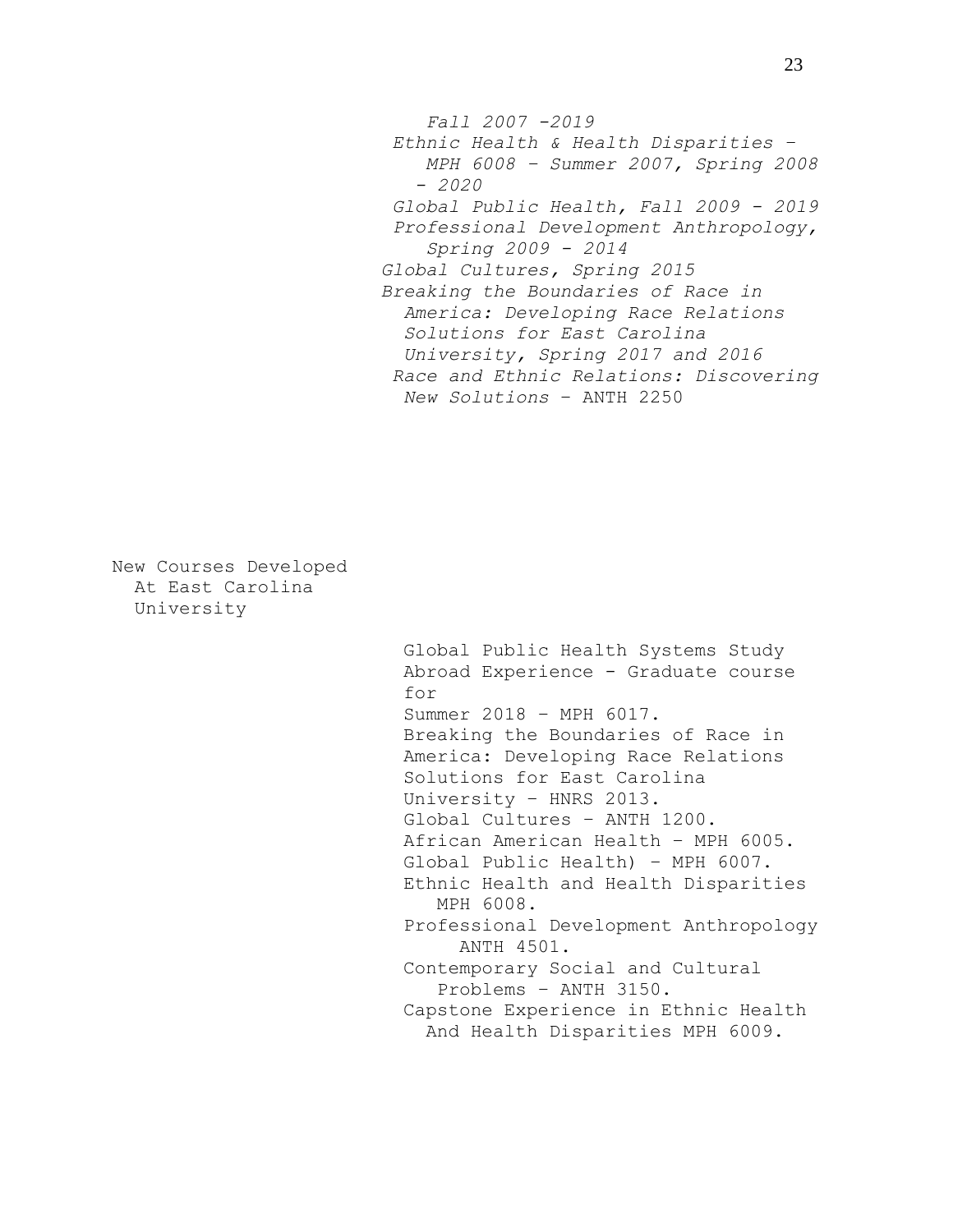University/Courses [baileye/](http://blog.ecu.edu/sites/anth-baileye/)

Website: [http://blog.ecu.edu/sites/anth-](http://blog.ecu.edu/sites/anth-baileye/)

Ethnic & Rural Health Disparities (ERHD) Website:<https://erhd.ecu.edu/>

Ethnic & Rural Health Disparities (ERHD) Blog: <http://blog.ecu.edu/sites/cer/>

University

Book News: <http://www.ecu.edu/news/bailey-cfm>

**References:** John Ruffin,Ph.D. Director (Retired) National Institute on Minority Health & Health Disparities (NIMHD) at the National Institutes of Health 6707 Democracy Boulevard, Suite 800 Bethesda, MD 20892-5465 Ph: 301-402-1366

> Lloyd Novick, MD, MPH Chairperson (Retired) Department of Public Health Brody School of Medicine 660 Hardy Building, Rm 2 East Carolina University Greenville, NC 27858 Ph: 252-744-4065 Email: [novickl@ecu.edu](mailto:novickl@ecu.edu)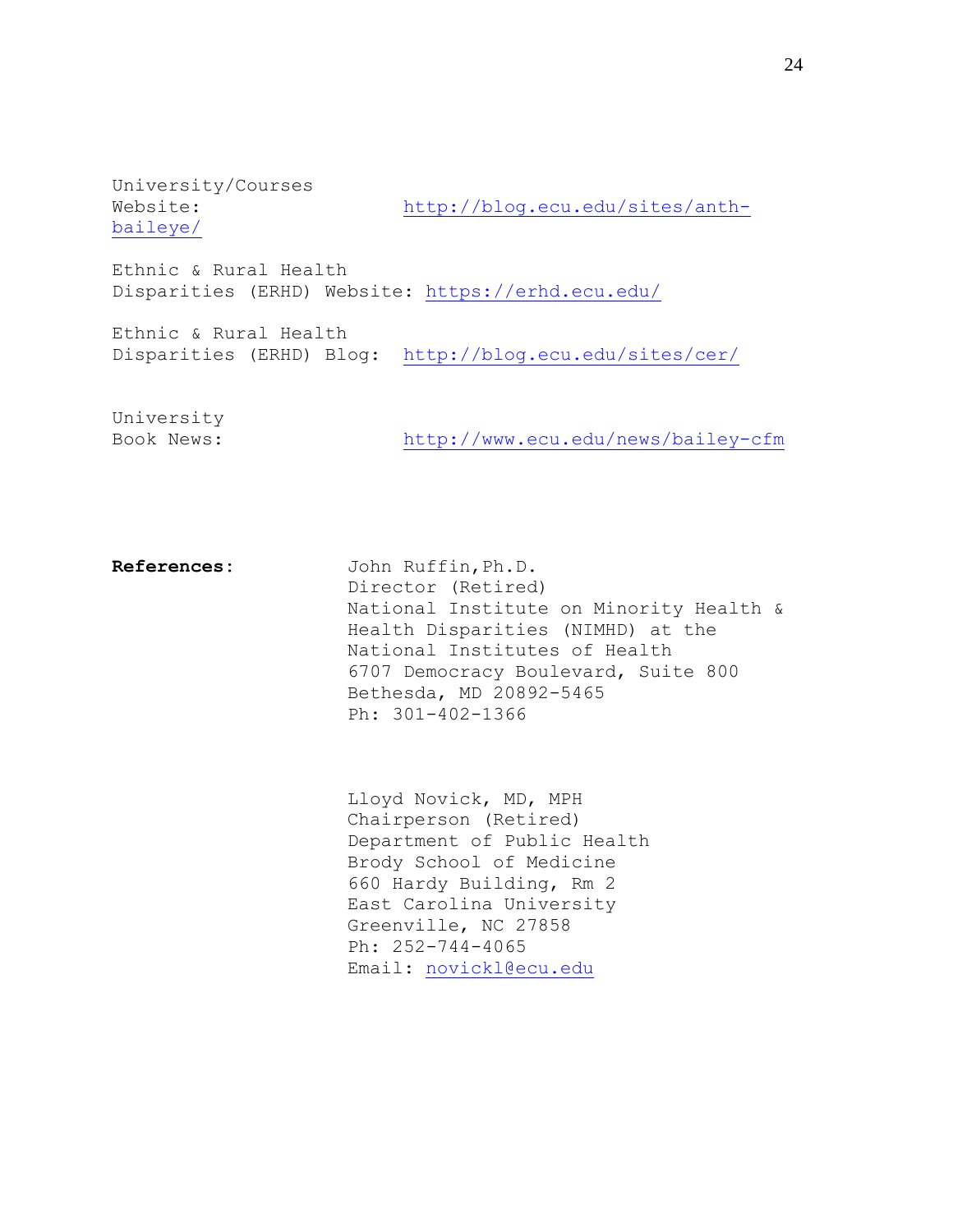I.Randolph Daniel, Ph.D. Department Chairperson Department of Anthropology East Carolina University Greenville, NC 27858-4353 Ph: 252-328-9455 Email: [danieli@ecu.edu](mailto:danieli@ecu.edu)

Rick Ward, Ph.D. Professor (Retired) Department of Anthropology Indiana University at Indianapolis 425 University Boulevard Indianapolis, Indiana 46202 Phone: (317) 274-0419 Email: [reward@iupui.edu](mailto:reward@iupui.edu)

 Richard Levinson, Ph.D. Executive Associate Dean for Academic Affairs Charles Howard Chandler Professor of Public Health Rollins School of Public Health Emory University 1510 Clifton Road Atlanta, GA 30322 Phone: (404) 727-7703 (o) Fax: (404) 727-9853 (f) Email: [rlevins@sph.emory.edu](mailto:rlevins@sph.emory.edu)

 Robert C. Like, MD, MS Professor and Director (Retired) Center for Healthy Families and Cultural Diversity UMDNJ Robert Wood Johnson Medical School One Robert Wood Johnson Place P.O. Box 19 New Brunswick, NJ 08903-0019